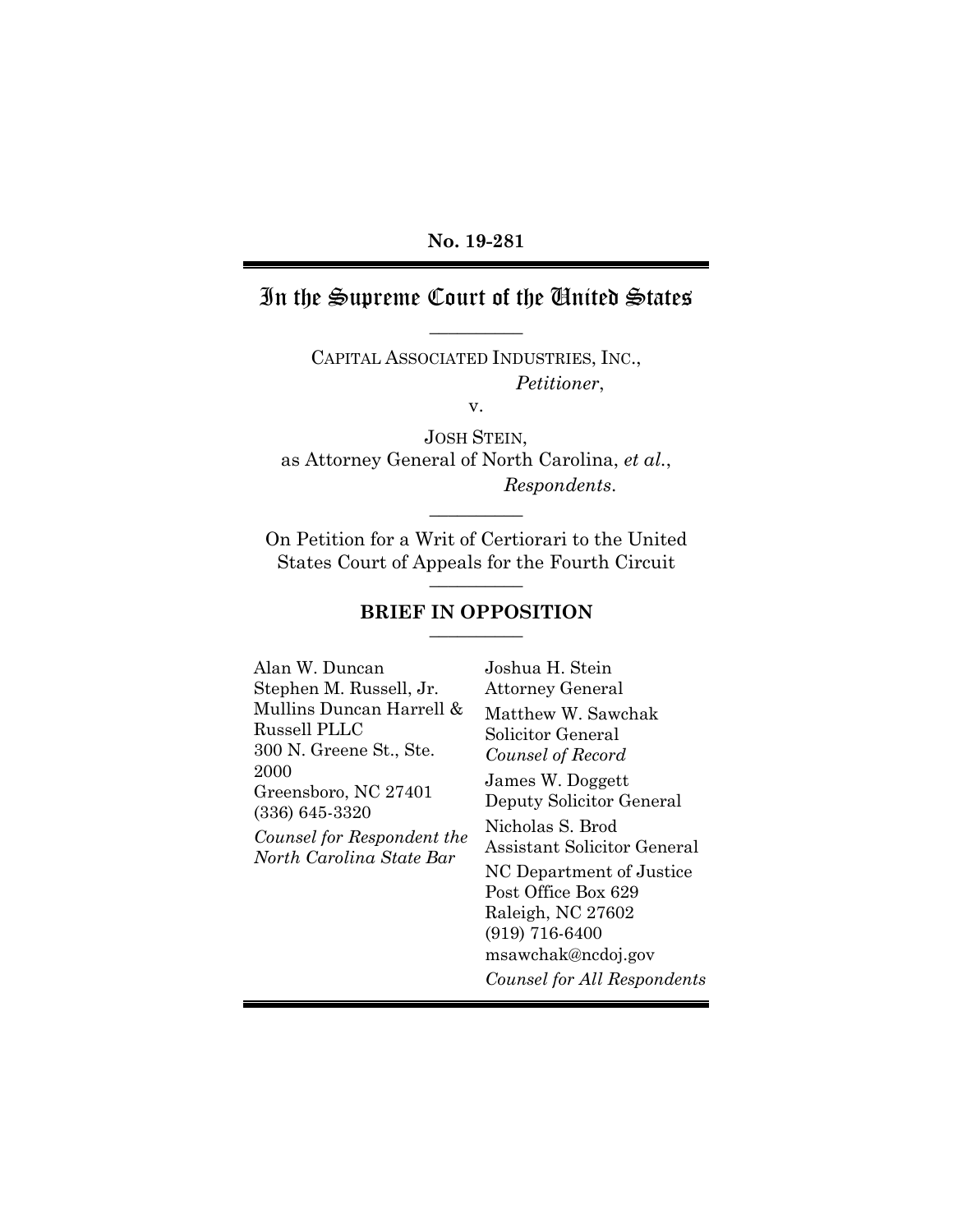### **QUESTIONS PRESENTED**

North Carolina law prohibits corporations from offering legal services. Petitioner Capital Associated Industries, Inc. (CAI) sought to enjoin the enforcement of this prohibition so the company could sell employment-related legal services to its memberbusinesses.

The questions presented are:

- 1. Whether North Carolina's regulation of law practice, as applied to CAI, impairs CAI's right of association.
- 2. Whether North Carolina's regulation of law practice, as applied to CAI, abridges CAI's freedom of speech.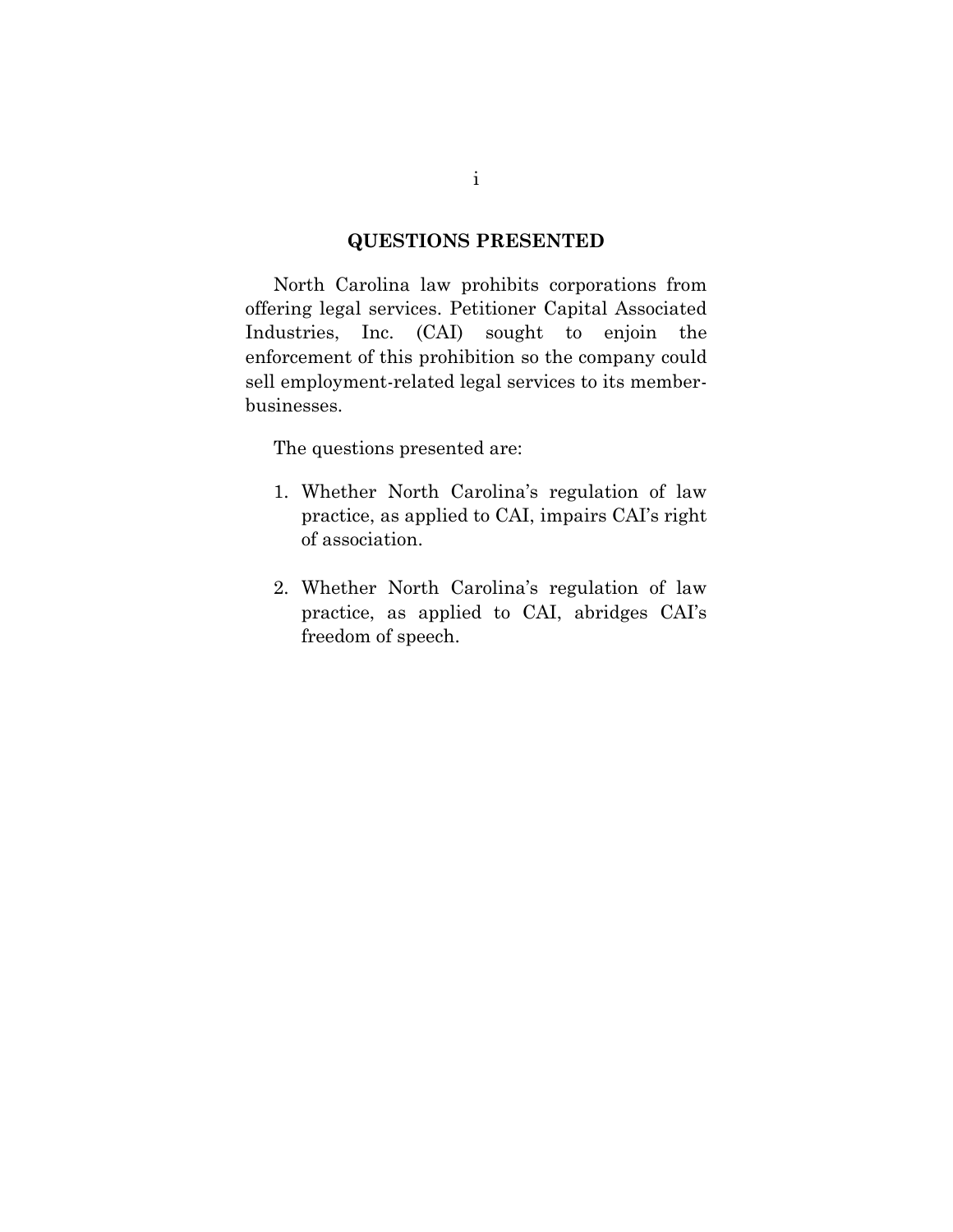# **TABLE OF CONTENTS**

|    | $\mathbf{A}$ |                                          |
|----|--------------|------------------------------------------|
|    | В.           | CAI's plan to practice law and increase  |
|    | $\mathbf C$  |                                          |
|    |              | REASONS FOR DENYING THE PETITION8        |
| Ι. |              | The First Question Presented Does Not    |
|    | $A_{-}$      | The split in authority that CAI purports |
|    | $B_{\rm c}$  | CAI's arguments turn on fact             |
|    | $C_{\cdot}$  | The Fourth Circuit's decision was        |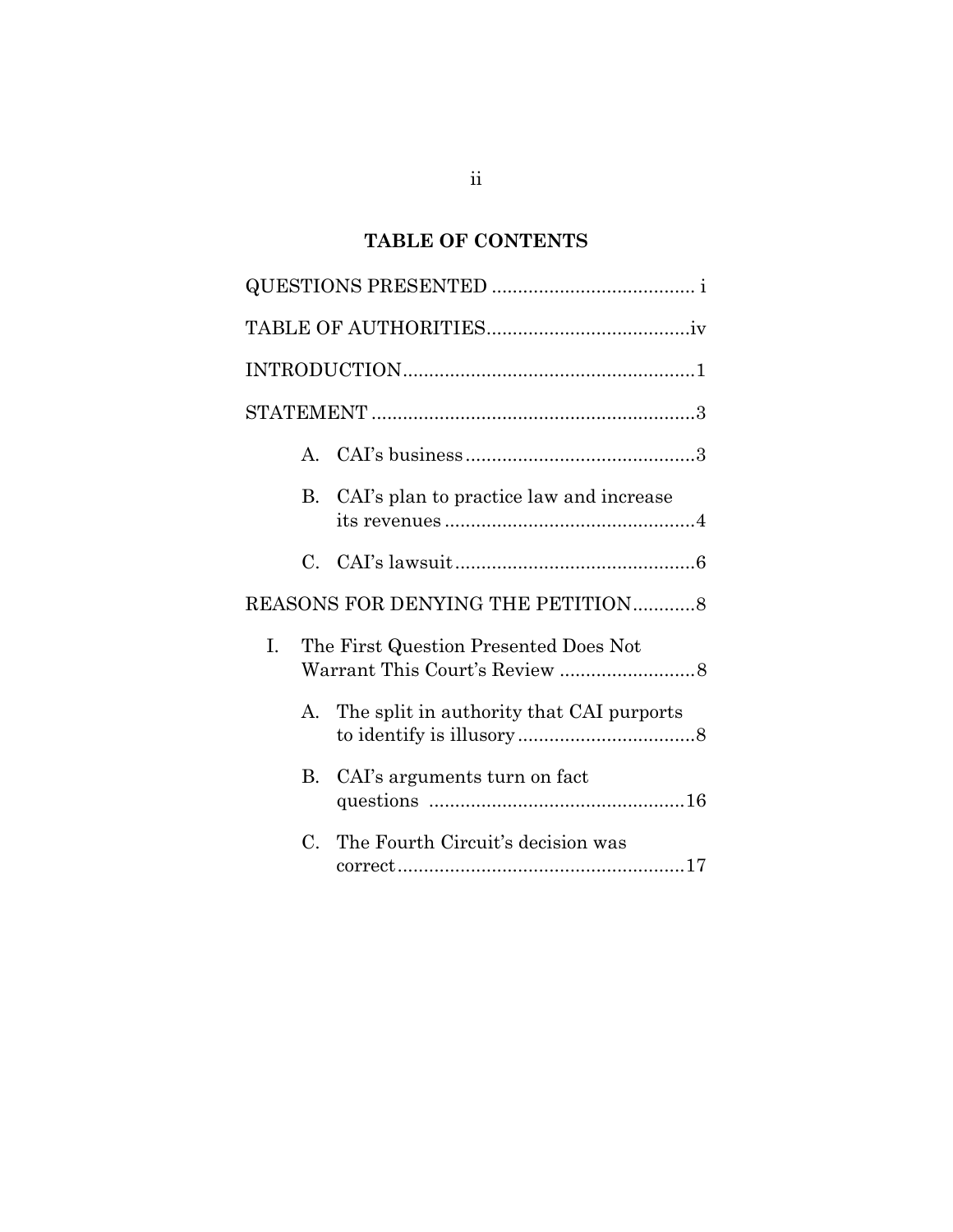|  | II. The Second Question Presented Does Not                                        |
|--|-----------------------------------------------------------------------------------|
|  | Warrant This Court's Review 21                                                    |
|  | A. There is no split in authority on how<br>NIFLA applies to professional-conduct |
|  |                                                                                   |
|  | B. The Fourth Circuit's decision was                                              |
|  |                                                                                   |
|  |                                                                                   |

# iii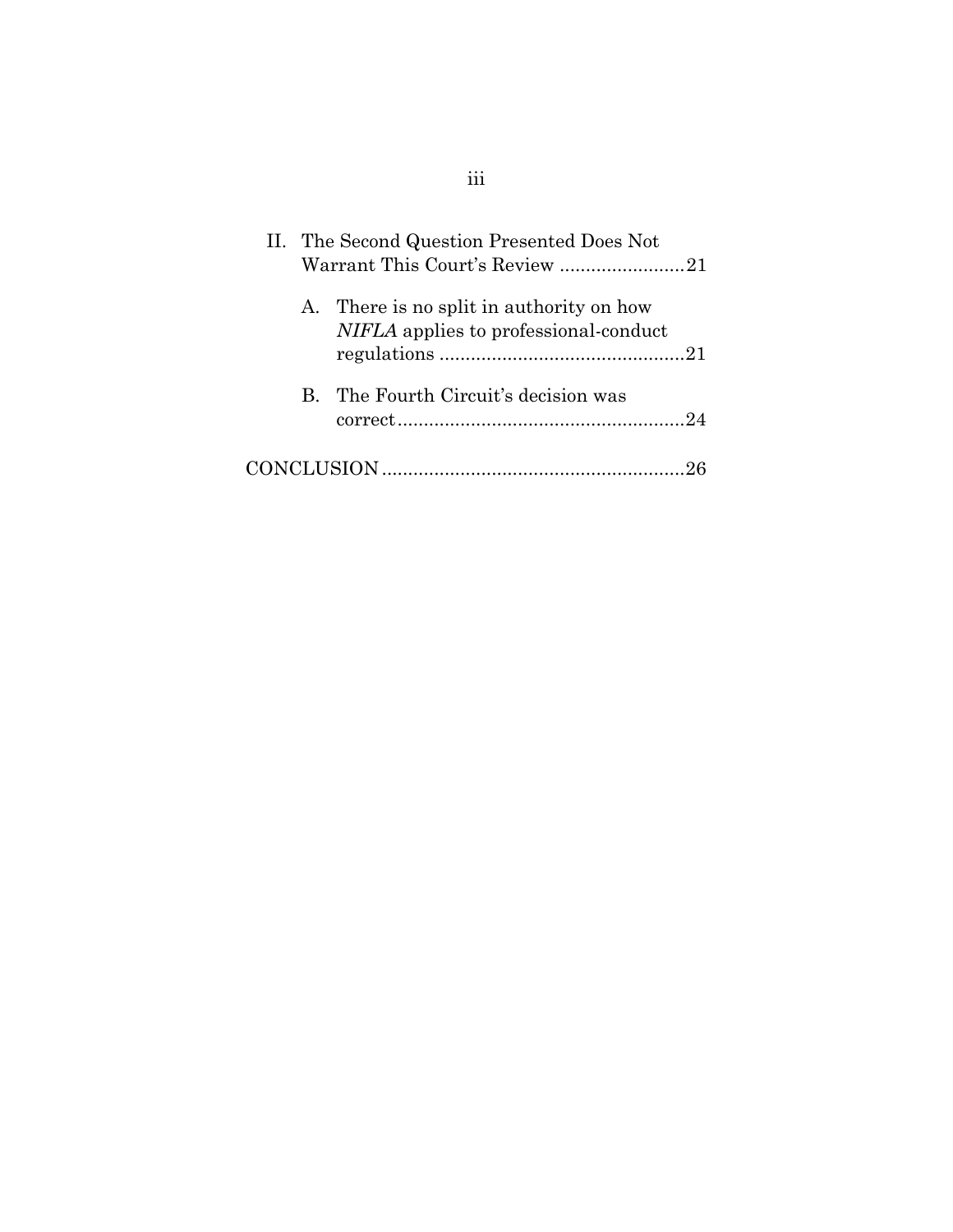### **TABLE OF AUTHORITIES**

### <span id="page-4-0"></span>**CASES**

| Am. Med. Ass'n v. Stenehjem,<br>No. 19-cv-125, 2019 WL 4280584                                    |
|---------------------------------------------------------------------------------------------------|
| Box v. Planned Parenthood,                                                                        |
| Boy Scouts of Am. v. Dale,                                                                        |
| Bhd. of R.R. Trainmen v. Va. State Bar,                                                           |
| City of Dallas v. Stanglin,                                                                       |
| Expressions Hair Design v. Schneiderman,                                                          |
| Frye v. Tenderloin Hous. Clinic, Inc.,                                                            |
| Giboney v. Empire Storage & Ice Co.,                                                              |
| Goldfarb v. Va. State Bar,                                                                        |
| Hines v. Quillivan,<br>395 F. Supp. 3d 857 (S.D. Tex. 2019),<br><i>appeal filed, No.</i> 19-40605 |
| Hishon v. King & Spalding,                                                                        |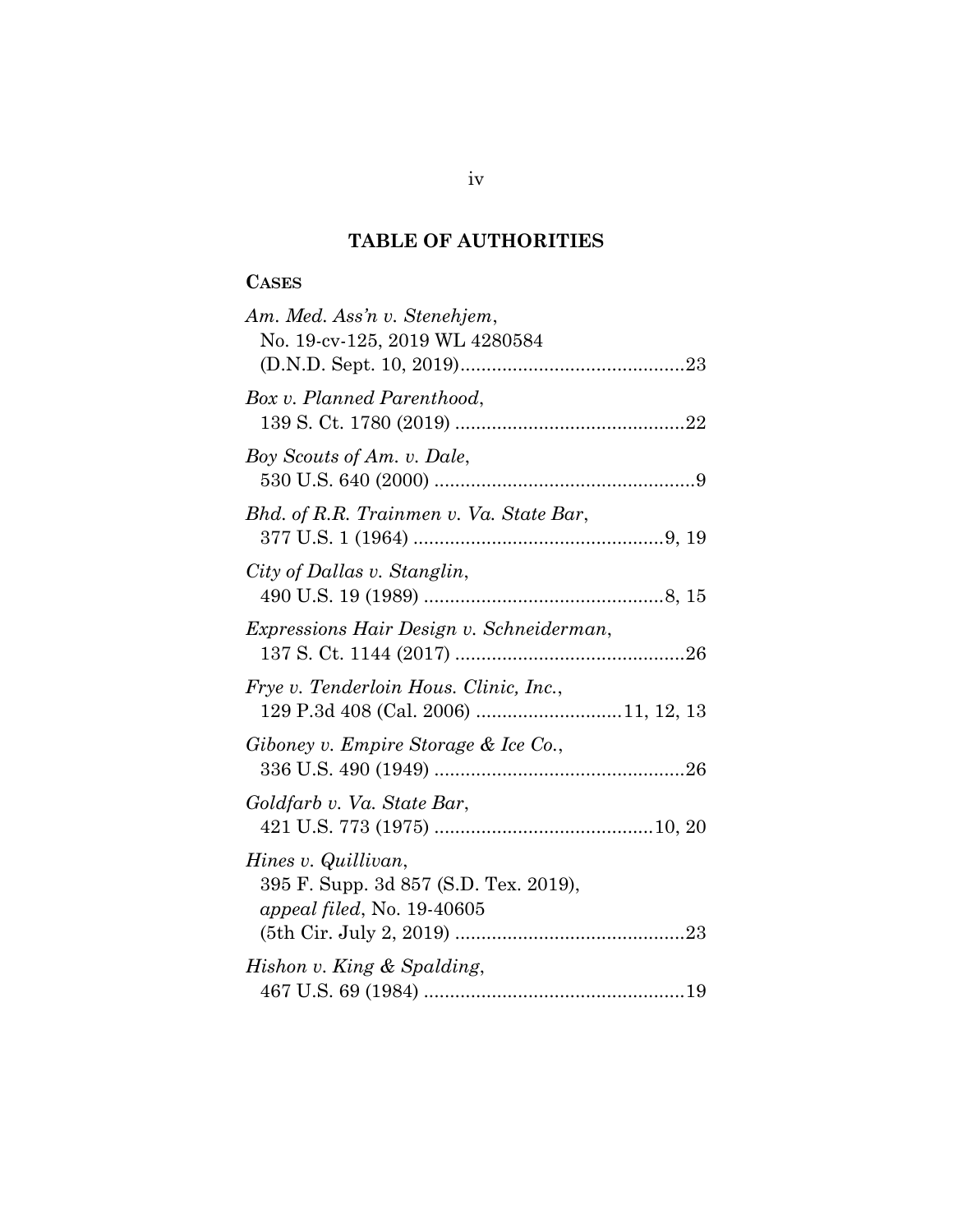| Holder v. Humanitarian Law Project,                                                                 |
|-----------------------------------------------------------------------------------------------------|
|                                                                                                     |
| Hopper v. City of Madison,<br>256 N.W.2d 139 (Wis. 1977)11, 12                                      |
| In re N.H. Disabilities Rights Ctr., Inc.,                                                          |
| In re Primus,                                                                                       |
| Lawline v. Am. Bar Ass'n,                                                                           |
| McCullen v. Coakley,                                                                                |
| Middlesex Cty. Ethics Comm. v. Garden State<br>$Bar Assn$ ,                                         |
| NAACP v. But ton,                                                                                   |
| National Institute of Family & Life Advocates v.<br>Becerra,                                        |
| Ohralik v. Ohio State Bar Ass'n,                                                                    |
| Otto v. City of Boca Raton,<br>353 F. Supp. 3d 1237 (S.D. Fla. 2019),<br>appeal filed, No. 19-10604 |
| Roberts v. United States Jaycees,                                                                   |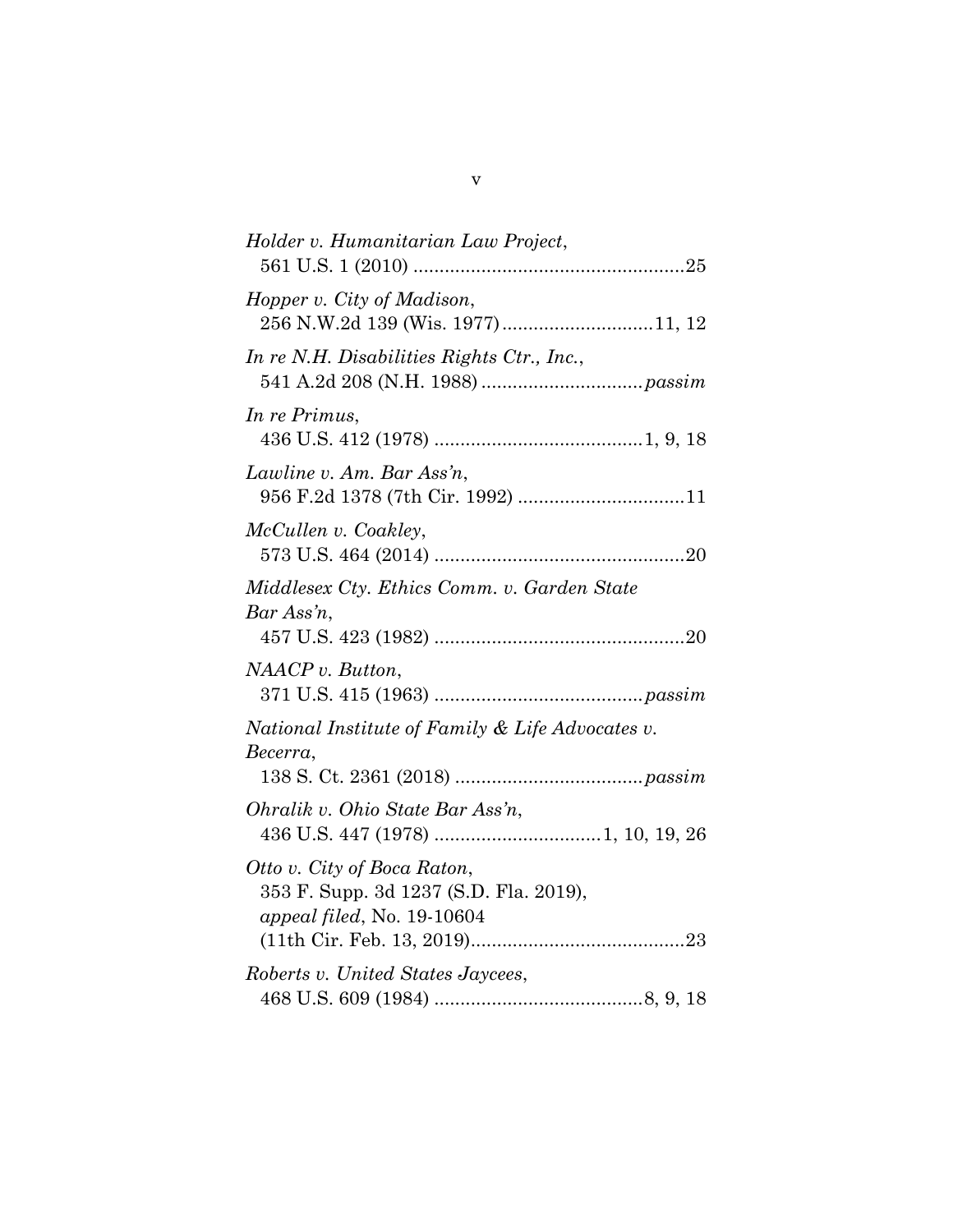| Rumsfeld v. Forum for Acad. & Inst. Rights, Inc.,   |  |
|-----------------------------------------------------|--|
|                                                     |  |
| United Mine Workers of Am. v. Ill. State Bar Ass'n, |  |
|                                                     |  |
| United Transp. Union v. State Bar,                  |  |
|                                                     |  |

### **STATUTES**

### **CONSTITUTIONAL PROVISIONS**

|--|--|

# **RULES**

|--|--|

## **OTHER AUTHORITIES**

| Restatement (Third) of the Law Governing Lawyers |  |  |
|--------------------------------------------------|--|--|
|                                                  |  |  |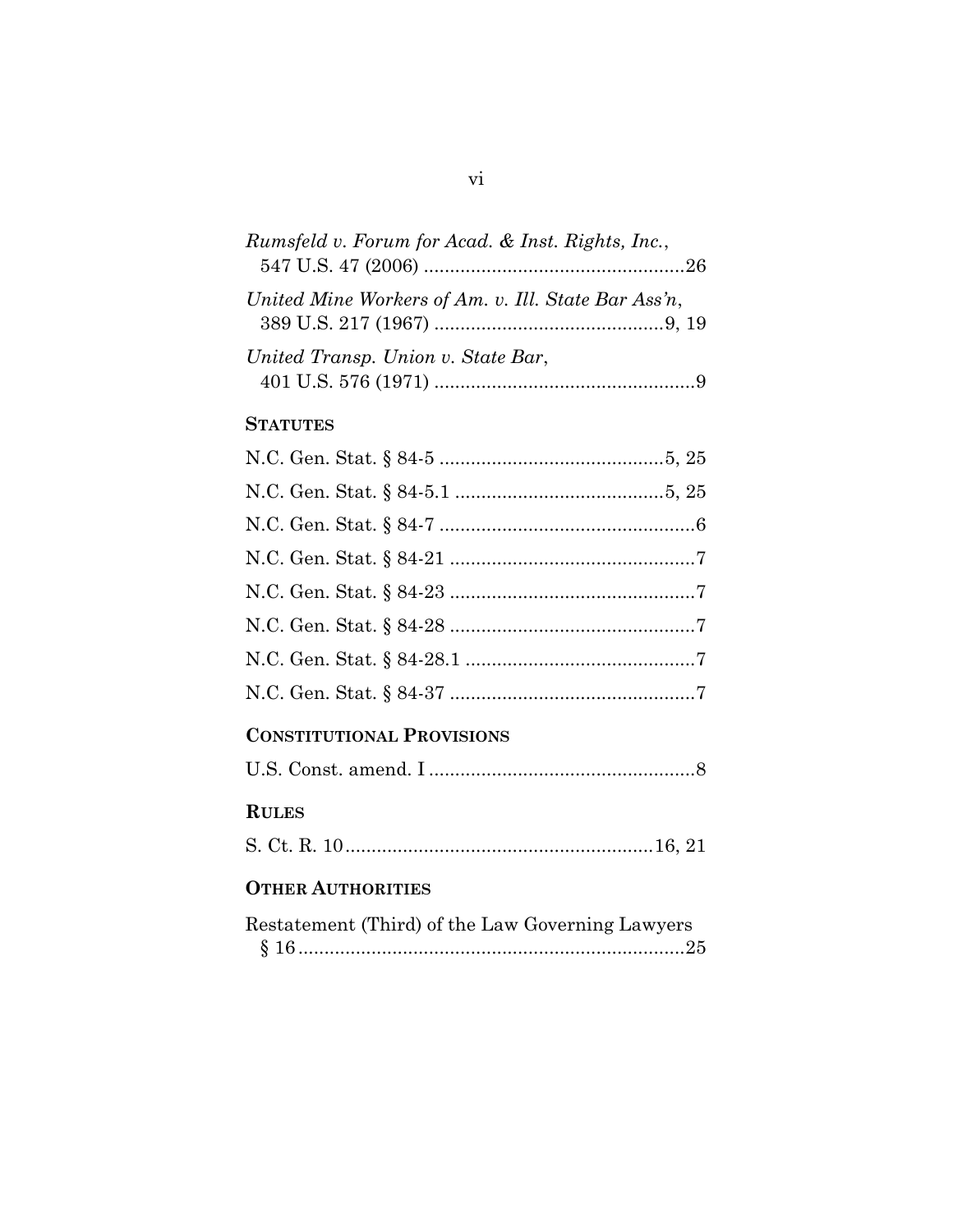#### **INTRODUCTION**

<span id="page-7-0"></span>In a series of cases starting with *NAACP v. Button*, this Court has developed a framework for deciding when an organization has a First Amendment right to offer legal services. 371 U.S. 415 (1963). The Court completed that framework with a pair of cases decided on the same day: *Ohralik v. Ohio State Bar Ass'n*, 436 U.S. 447 (1978), and *In re Primus*, 436 U.S. 412 (1978). *Ohralik* recognized that commercial law practice is not First Amendment expressive activity. In contrast, *Primus* confirmed that noncommercial law practice that facilitates meaningful access to the courts has heightened constitutional protection.

The petition here alleges a split in authority on the legal standard that governs a free-association claim by an organization that seeks to practice law. The courts are not actually divided on this issue, however. The lower federal courts and state courts of last resort have agreed on an approach for applying this Court's case law.

The decision below illustrates this agreement. The Fourth Circuit relied on one of the same cases that CAI cites as evidence of an alleged split in authority. The other cases that make up CAI's alleged split did not even decide whether the organizations at issue engaged in expressive activity under the First Amendment.

Instead of identifying a genuine split, CAI's petition asks this Court to resolve fact-intensive issues on how to characterize CAI and the legal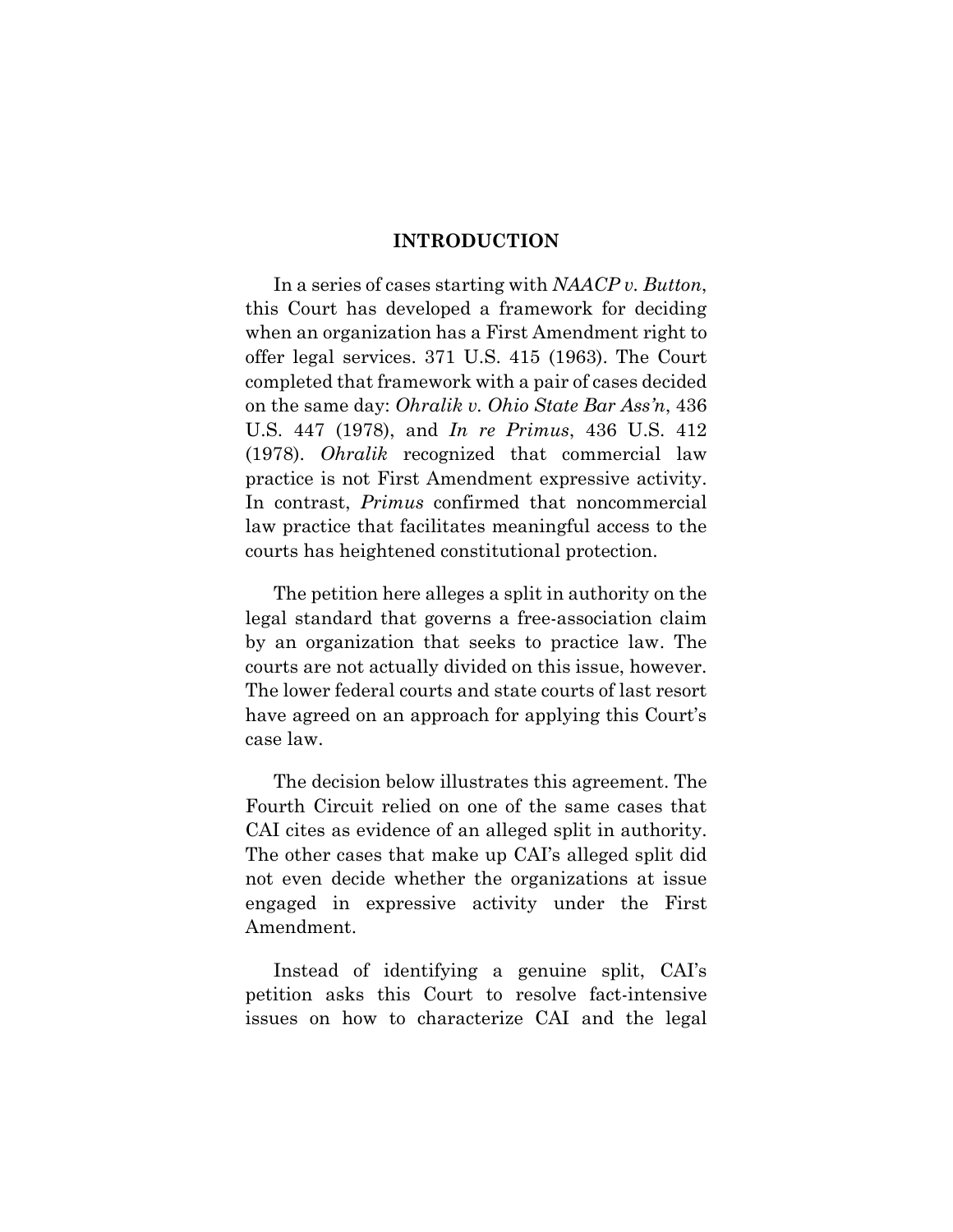services it wants to sell. The Fourth Circuit stated that the fact-intensive questions in this case are close. Pet. App. 11a. But CAI's disagreement with how the Fourth Circuit applied an established legal standard to the record here does not warrant this Court's review.

This Court's review is not warranted for an additional reason as well: The Fourth Circuit correctly applied *Button* and later decisions. CAI sought to sell employment-related legal services to increase its membership and its revenues. That type of law practice has no expressive aim. It does not facilitate meaningful access to the courts. And it raises professional-responsibility concerns that states have broad authority to address.

CAI also seeks review of the Fourth Circuit's application of *National Institute of Family & Life Advocates v. Becerra* (*NIFLA*), 138 S. Ct. 2361 (2018). CAI has not identified any split in authority on how to apply *NIFLA* to professional-conduct regulations that incidentally affect speech. That should come as no surprise, because this Court decided *NIFLA* just last year. If the Court were to accept review here, it would cut off percolation in this area.

In addition, the Fourth Circuit applied *NIFLA* correctly. North Carolina's ban on the sale of commercial legal services by corporations regulates the fiduciary relationship between lawyer and client. It concerns who may practice law, not what they must say. As a result, the Fourth Circuit correctly held that a ban on CAI's sale of legal services is a conduct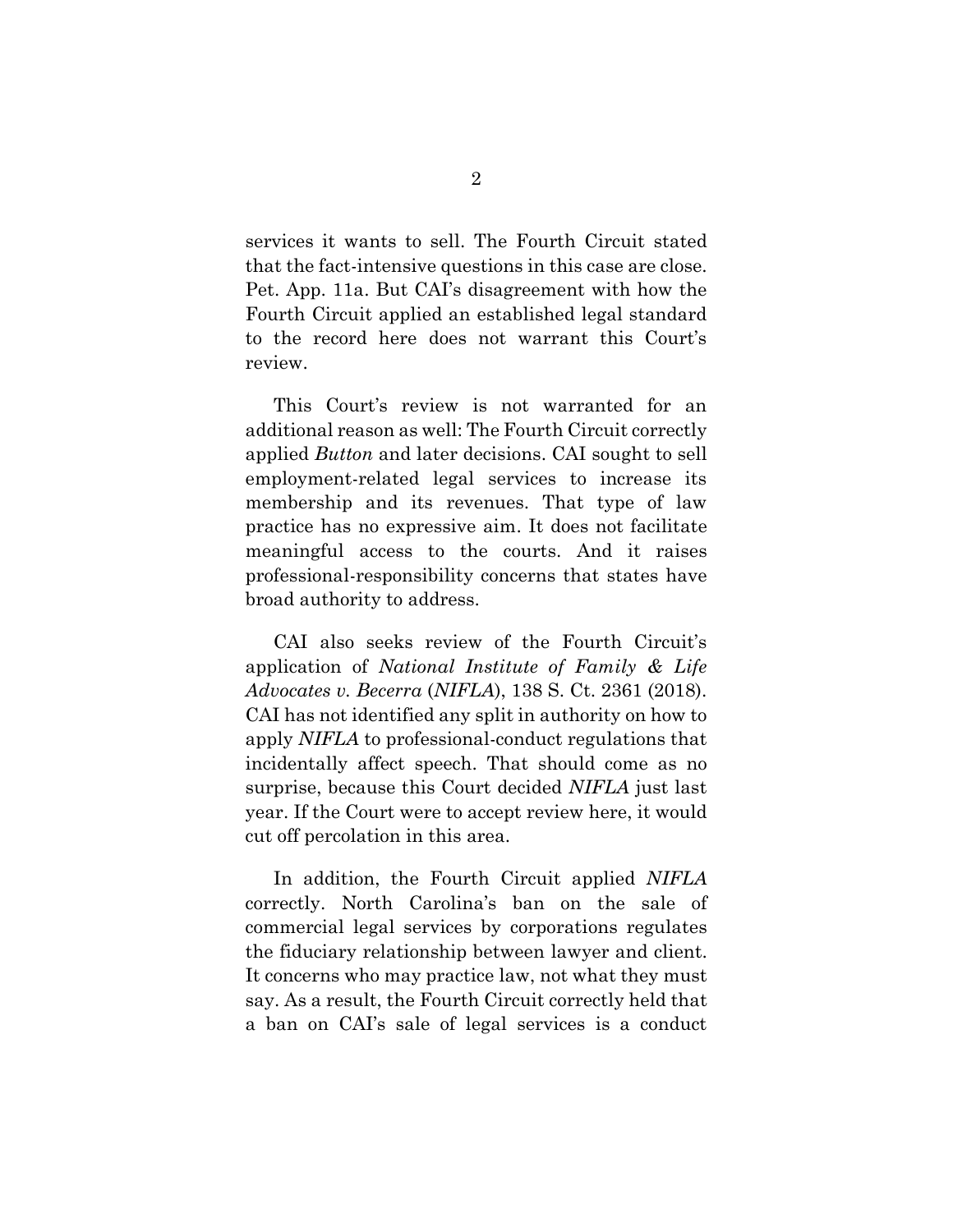regulation that burdens speech only incidentally. Under *NIFLA*, heightened scrutiny therefore does not apply.

The petition should be denied.

#### **STATEMENT**

#### <span id="page-9-1"></span><span id="page-9-0"></span>**A. CAI's business**

Petitioner Capital Associated Industries, Inc., is a North Carolina corporation that claims a tax exemption under section 501(c)(6) of the Internal Revenue Code. CAI provides human-resources services to more than 1,000 paying members. CAI also sells its services to nonmembers.

CAI is governed by a twelve-person board made up of executives from CAI's member-businesses. C.A. J.A. 239, 490-91. It has no independent directors, and only one director is a lawyer. C.A. J.A. 239, 490-91. CAI rewards its executives and employees with bonuses based on the corporation's profits. C.A. J.A. 161, ¶ 5; C.A. J.A. 309.

CAI's services run the gamut, from affirmativeaction plans, to background checks, to trainings and conferences, to employee recruiting and other "customized" human-resources services. C.A. J.A. 1077, 1079, 1081-84, 1086, 1088-89, 1091-96, 1098- 1102. These services are available from other providers, including for-profit companies. C.A. J.A. 263-64, 268, 283-84, 287. CAI competes with these other providers. C.A. J.A. 179, ¶ 55.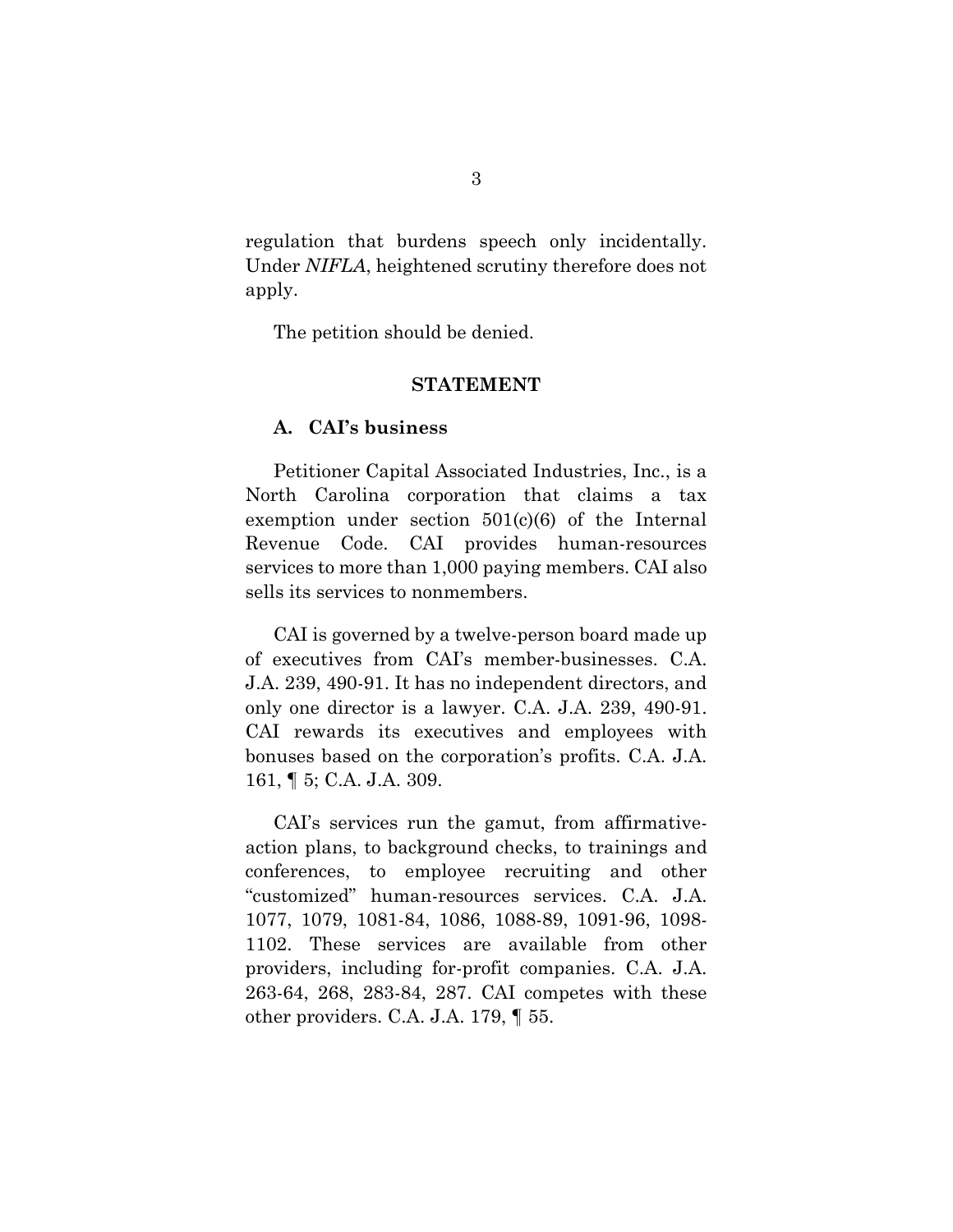CAI also operates a hotline for human-resources advice. The hotline is available to members and some nonmembers. About two percent of members' hotline calls may have resulted in a potential referral for legal services. C.A. J.A. 446-48, 1396. CAI's humanresources advisors answer the remaining 98 percent of calls. *See* C.A. J.A. 446-48.

### **B. CAI's plan to practice law and increase its revenues**

CAI sought to add a new line of business as part of a strategic plan, called "2X," that sought to double CAI's membership and increase CAI's revenues. C.A. J.A. 255. Specifically, CAI sought to represent its members in certain nonlitigation legal matters. CAI believed that these legal services would improve its competitive advantage in the human-resources market. C.A. J.A. 1241; *see also* C.A. J.A. 430, 521.

CAI planned to offer some of these proposed legal services as part of its members' annual dues, which could increase as a result. C.A. J.A. 342-43, 369-72, 522-23. For other legal services, CAI intended to charge a separate, additional hourly fee. C.A. J.A. 342-43, 369-72, 522-23; *see also* C.A. J.A. 174, ¶ 44.

CAI did not show that any of its members lacked access to the type of legal services that CAI planned to provide.

Take, for example, CAI member Troxler Electronic Laboratories. Troxler testified that it had relationships with law firms for corporate,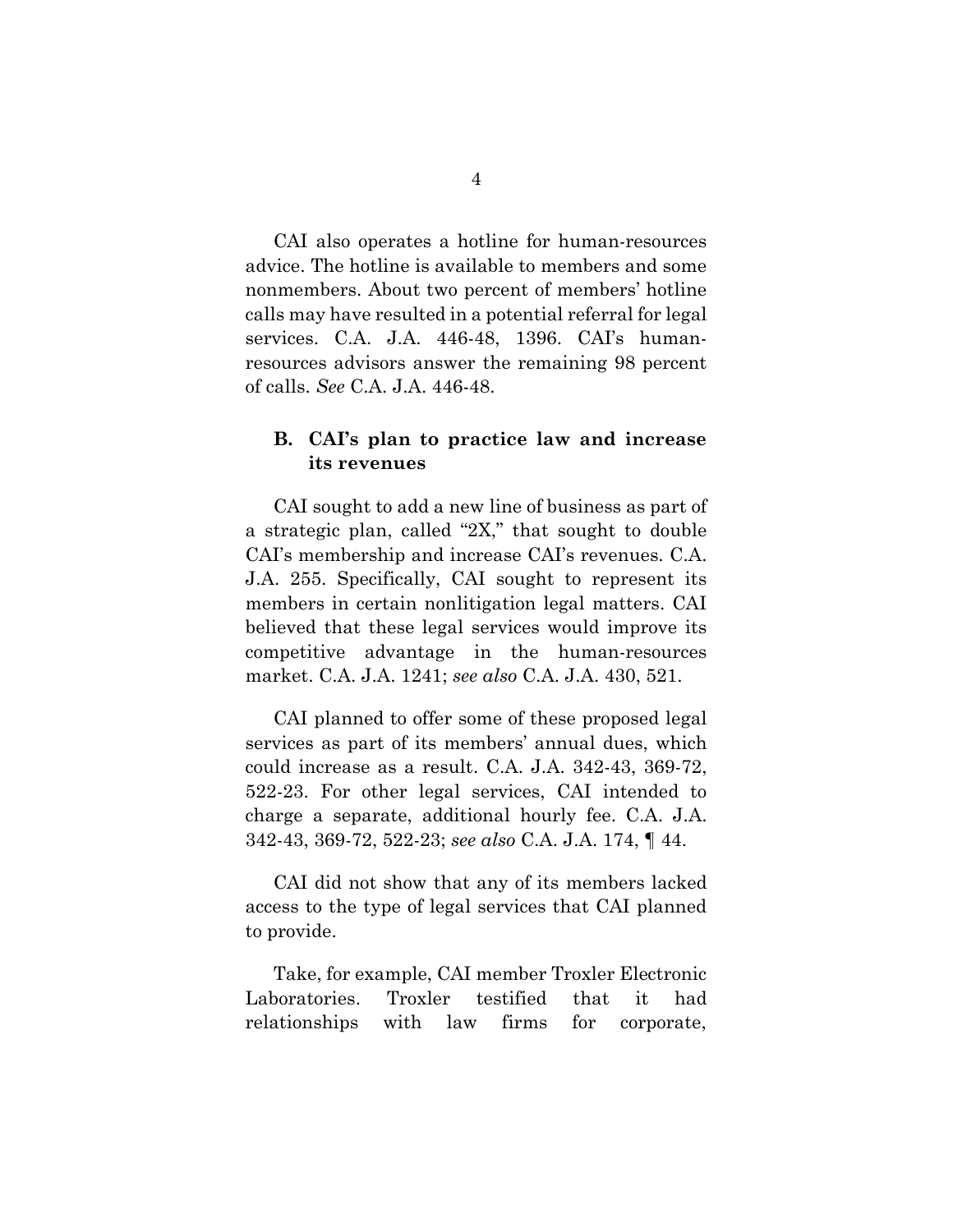employment, and patent-related issues. C.A. J.A. 569- 70. It needed to consult with counsel roughly once every three years on nonpatent matters. C.A. J.A. 573. Troxler was always able to find and afford counsel. C.A. J.A. 573-74, 589-90.

Other CAI members offered similar testimony. CAI member Medical Mutual, for example, employs three in-house lawyers, including a general counsel. C.A. J.A. 471-74. Medical Mutual also retains regional law firms on corporate and employment issues. C.A. J.A. 477-83, 517-17.

CAI nonetheless sought to sell legal services to its members. But North Carolina law generally prohibits a corporation from practicing law. *See* N.C. Gen. Stat. §§ 84-5, 84-5.1 (2017). The North Carolina General Assembly first enacted that prohibition in 1931. As the Fourth Circuit noted, "[a]lmost all other states have similar laws on the books." Pet. App. 3a n.1.

CAI spent several years lobbying for changes to state law to accommodate its proposed law practice. The General Assembly twice rejected the legislation that CAI proposed. C.A. J.A. 143-44, ¶¶ 8-11.

In 2013, CAI sent a memorandum to the North Carolina State Bar, requesting an ethics opinion on whether CAI could practice law by providing legal advice or other legal services to members through its lawyer-employees. C.A. J.A. 998-1001. The State Bar issued an opinion that CAI's proposed business plan, as described in the memorandum, would violate North Carolina law. C.A. J.A. 1043-45.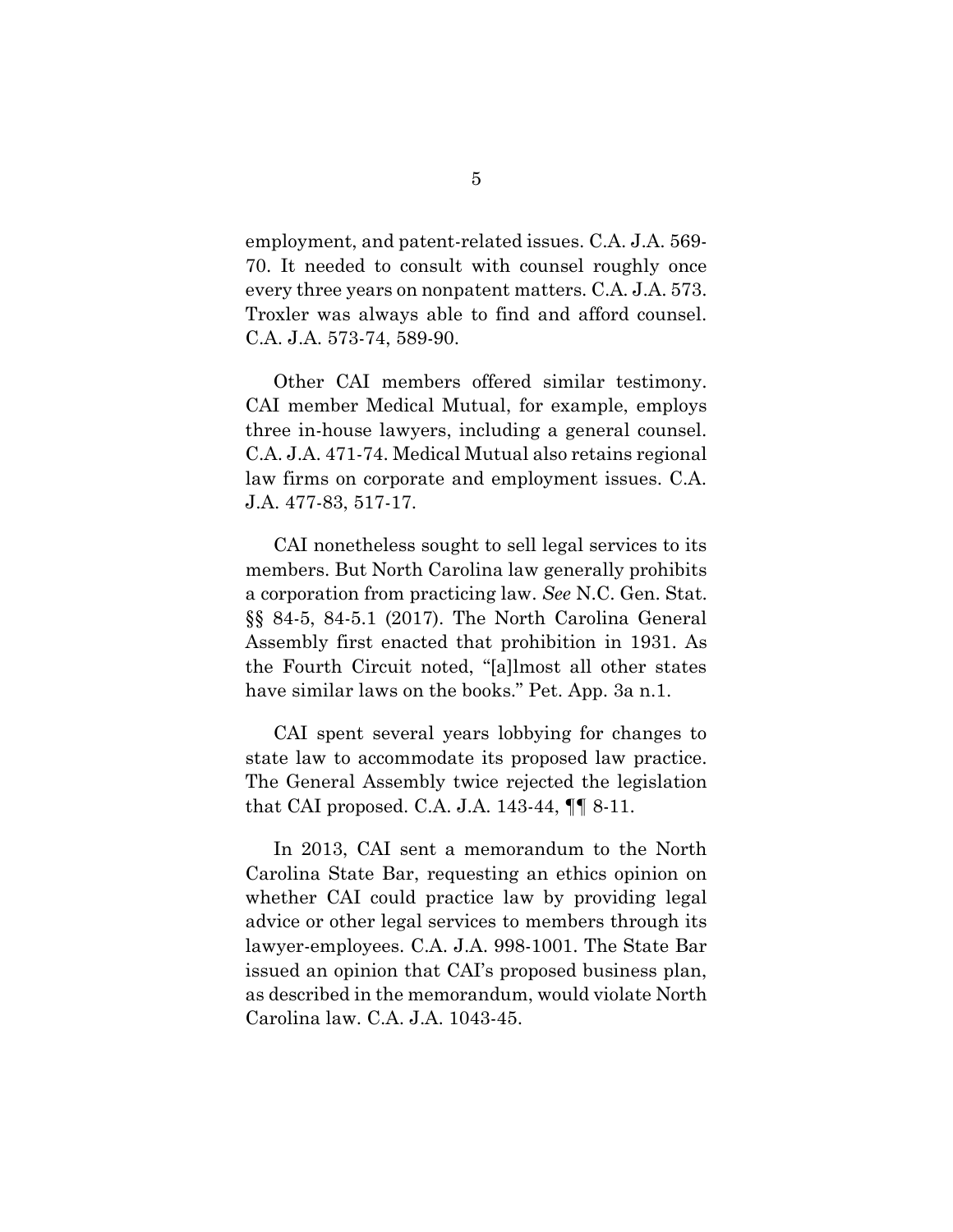In that opinion, the State Bar suggested lawful alternatives to CAI's proposed law practice, including organizing a prepaid or group legal-services plan. C.A. J.A. 1045-47. After filing this lawsuit, CAI started a prepaid plan for its members. C.A. J.A. 1144.

According to CAI, its 2013 memorandum to the State Bar is the most complete description of its plan to provide legal services to its members. C.A. J.A. 354- 55, 402-03. The memorandum offers few details about this proposed plan. During discovery, CAI's officers testified that CAI had not yet worked out key aspects of its proposed legal-services program, including the reporting structure, how to manage conflicts of interest, and how to define the lawyer-client relationship. C.A. J.A. 362-63, 365-66, 400, 493-94, 529-30. The record does show, however, that CAI's nonlawyer board and management would have extensive authority over the work of CAI's lawyeremployees. C.A. J.A. 345, 347.

#### **C. CAI's lawsuit**

In 2015, CAI brought an as-applied challenge to the enforcement of North Carolina's prohibition on the sale of commercial legal services by corporations.

CAI sued North Carolina's Attorney General and two of the District Attorneys who are responsible for enforcing the state's unauthorized-practice-of-law statutes. *See* N.C. Gen. Stat. § 84-7. The North Carolina State Bar, a state agency that also enforces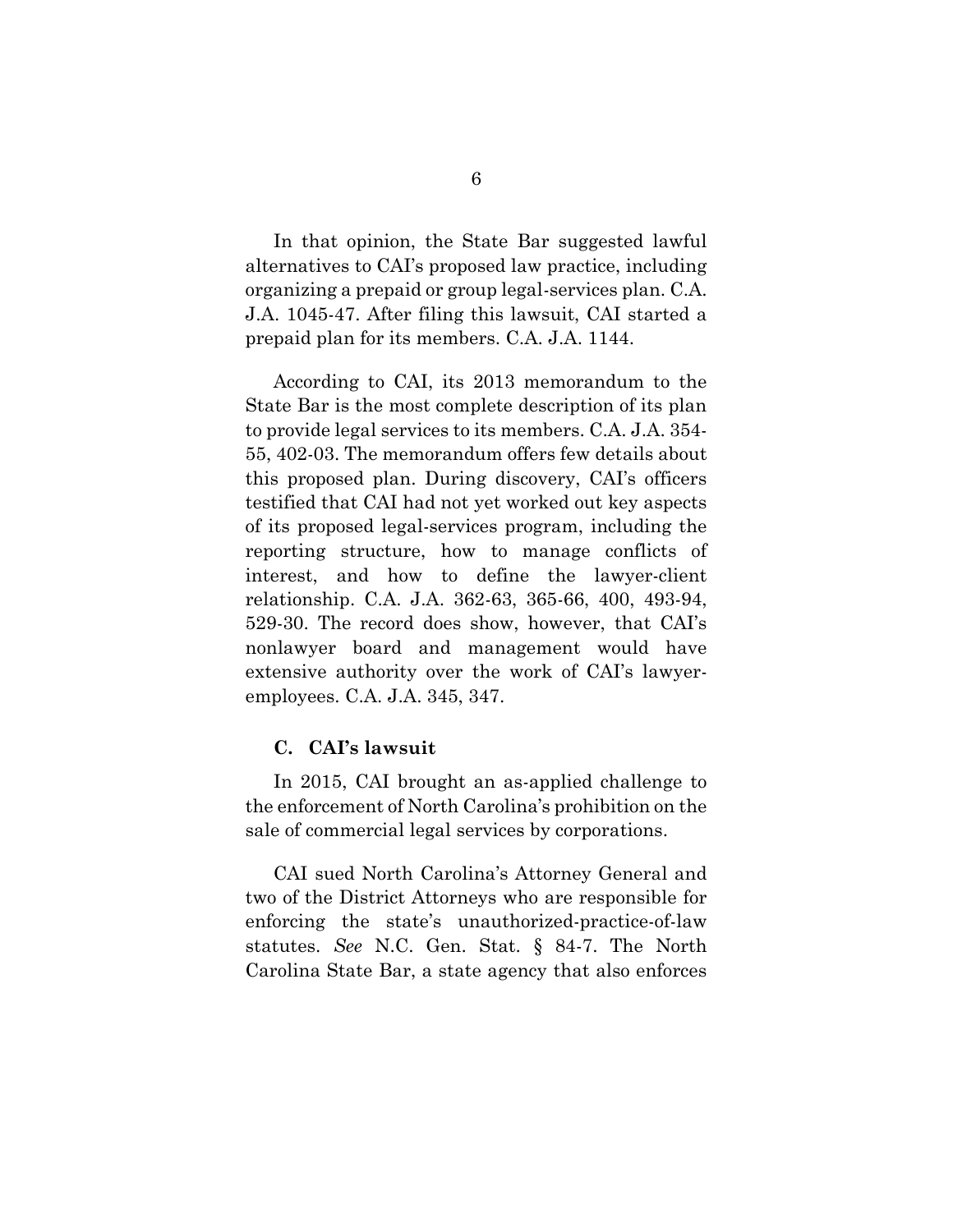the statutes, successfully moved to intervene as a defendant. *See id.* § 84-37. 1

CAI alleged that North Carolina's prohibition on the sale of commercial legal services by corporations would "preclude[ ] CAI from earning revenues by employing licensed attorneys to provide legal advice and services to its members." C.A. J.A. 36, ¶ 98.

CAI asserted six claims. The lead claim alleged violations of CAI's substantive-due-process rights. CAI also alleged violations of its First Amendment rights to free speech and association. Pet. App. 27a-28a.

The District Court granted summary judgment for the defendants on all of CAI's claims. Pet. App. 57a. A unanimous panel of the Fourth Circuit affirmed. Pet. App. 24a.

On CAI's free-association claim, the Fourth Circuit held that CAI's proposed commercial practice of law is not the type of expressive association that the First Amendment protects. Pet. App. 8a-13a. On CAI's freespeech claim, the court held that North Carolina's prohibition on the sale of commercial legal services by corporations is a regulation of professional conduct

 $\overline{a}$ 

<sup>1</sup> The State Bar's other duties include adopting rules of professional conduct and other regulations, all subject to approval by the North Carolina Supreme Court, and disciplining lawyers who violate those rules. *See* N.C. Gen. Stat. §§ 84-21(b), 84-23, 84-28, 84-28.1.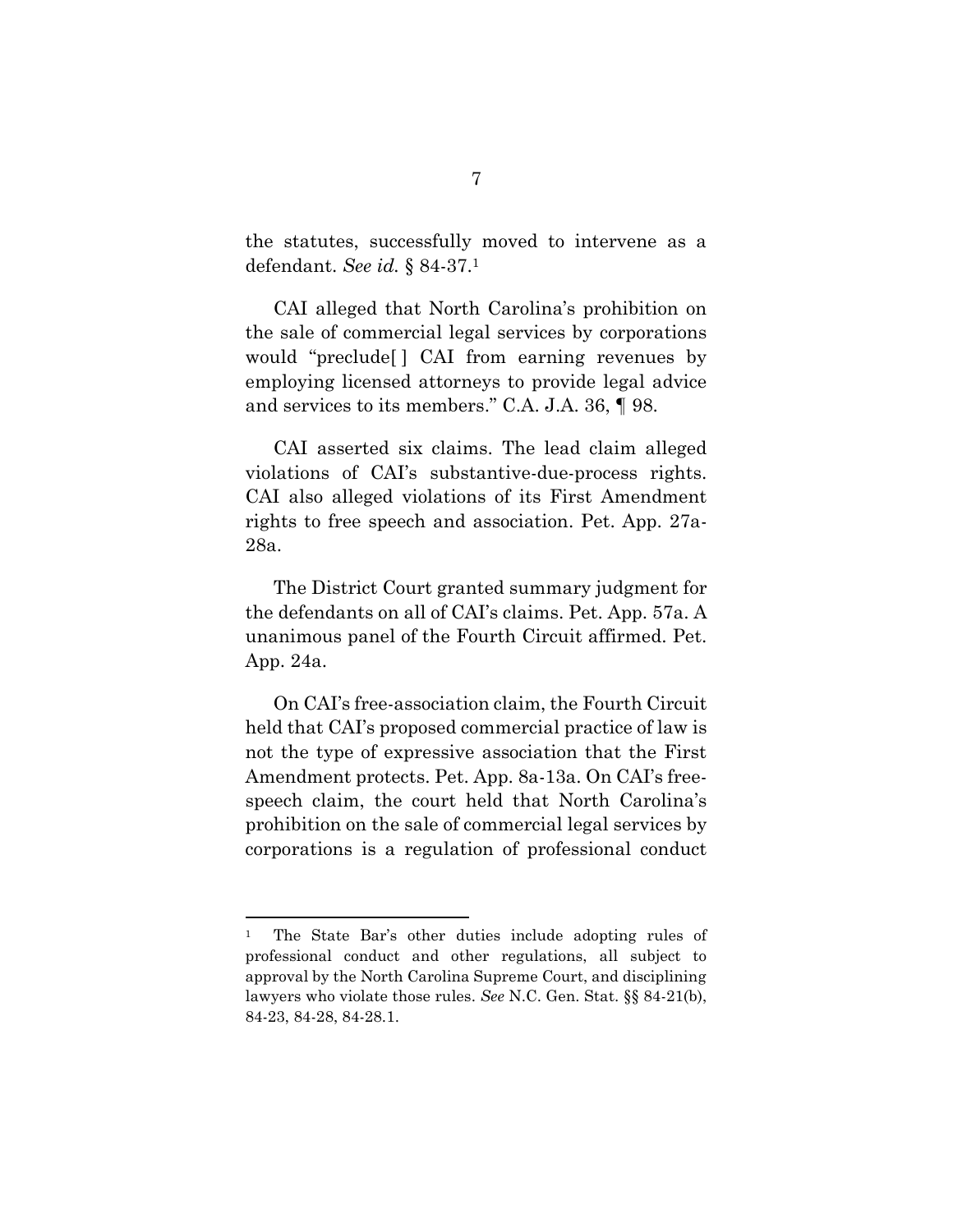that only incidentally affects CAI's speech. Pet. App. 13a-19a. CAI now petitions for certiorari.

#### **REASONS FOR DENYING THE PETITION**

### <span id="page-14-0"></span>**I. The First Question Presented Does Not Warrant This Court's Review.**

### <span id="page-14-1"></span>**A. The split in authority that CAI purports to identify is illusory.**

In its petition, CAI argues that there is a split in authority on the legal standard for free-association claims. To the contrary, the cases on both sides of CAI's alleged split apply the same well-established legal standard.

The cases that CAI cites address whether a state's regulation of law practice unconstitutionally restricts an organization's First Amendment right to free association. The cases resolve that question by applying a framework developed by this Court.

The First Amendment does not by its terms protect association, but this Court has held that the amendment protects both intimate and expressive association. *City of Dallas v. Stanglin*, 490 U.S. 19, 23- 24 (1989); *accord* U.S. Const. amend. I. The right to intimate association protects "choices to enter into and maintain certain intimate human relationships." *Roberts v. United States Jaycees*, 468 U.S. 609, 617 (1984). The right to expressive association is "a right to associate for the purpose of engaging in those activities protected by the First Amendment—speech,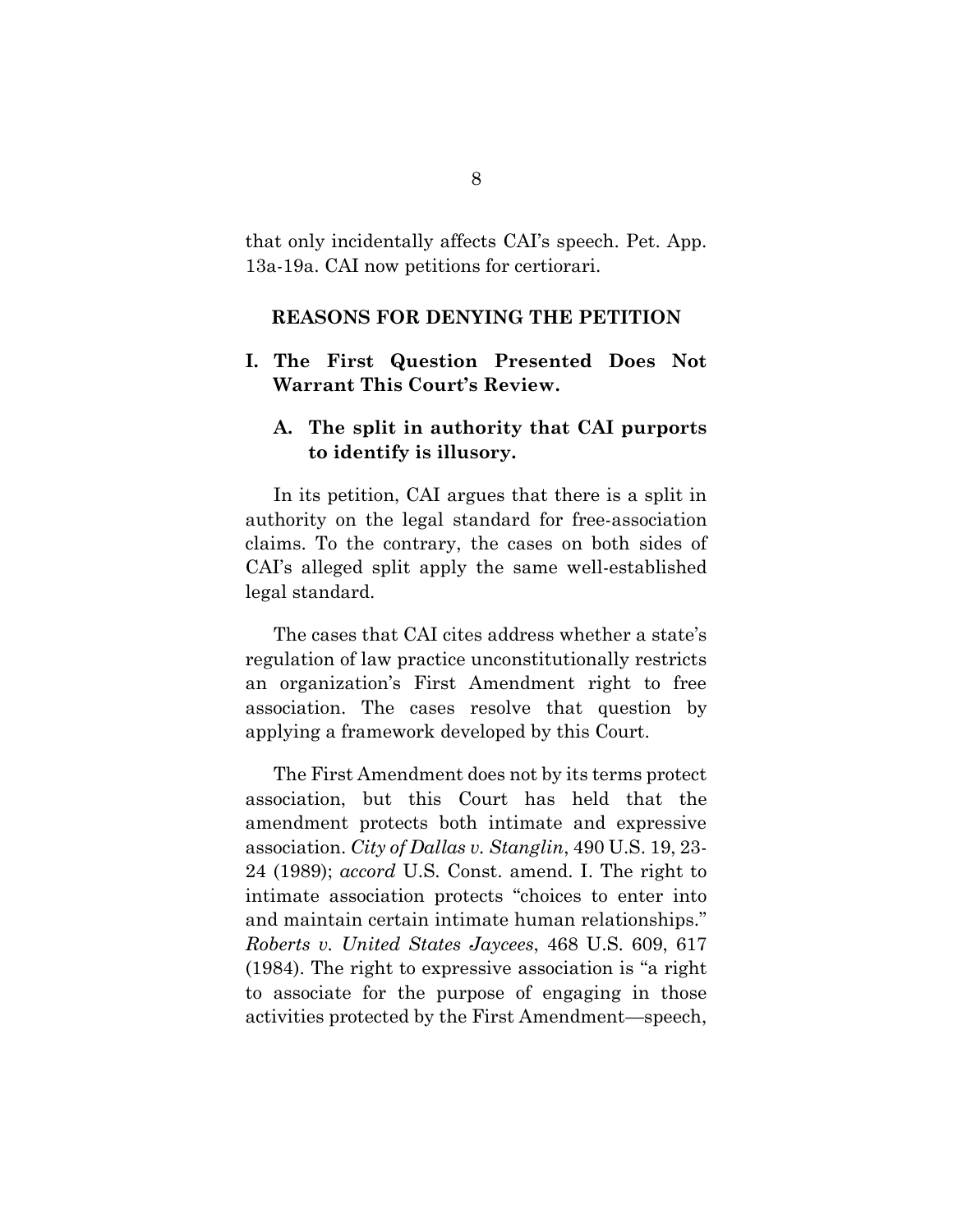assembly, petition for the redress of grievances, and the exercise of religion." *Id.* at 618.

By contrast, "there is only minimal constitutional protection of the freedom of commercial association." *Id.* at 634 (O'Connor, J., concurring in part and concurring in the judgment). As a result, although the right to expressive association "is not reserved for advocacy groups," "[t]o come within its ambit, a group must engage in some form of expression, whether it be public or private." *Boy Scouts of Am. v. Dale*, 530 U.S. 640, 648 (2000).

The Court has identified a common thread in these expressive-association cases: associations that are "undertaken to obtain meaningful access to the courts" are protected under the First Amendment. *United Transp. Union v. State Bar*, 401 U.S. 576, 585 (1971).

For example, organizations that facilitate meaningful access to the courts have a First Amendment right to solicit clients for prospective litigation. *In re Primus*, 436 U.S. 412, 431-32 (1978); *NAACP v. Button*, 371 U.S. 415, 434-37 (1963). They also have a right to recommend legal counsel to their members. *United Transportation Union*, 401 U.S. at 580-83; *Bhd. of R.R. Trainmen v. Va. State Bar*, 377 U.S. 1, 6-8 (1964). And they have a right to employ lawyers to represent their members or third parties. *United Mine Workers of Am. v. Ill. State Bar Ass'n*, 389 U.S. 217, 224-25 (1967); *Button*, 371 U.S. at 441-44.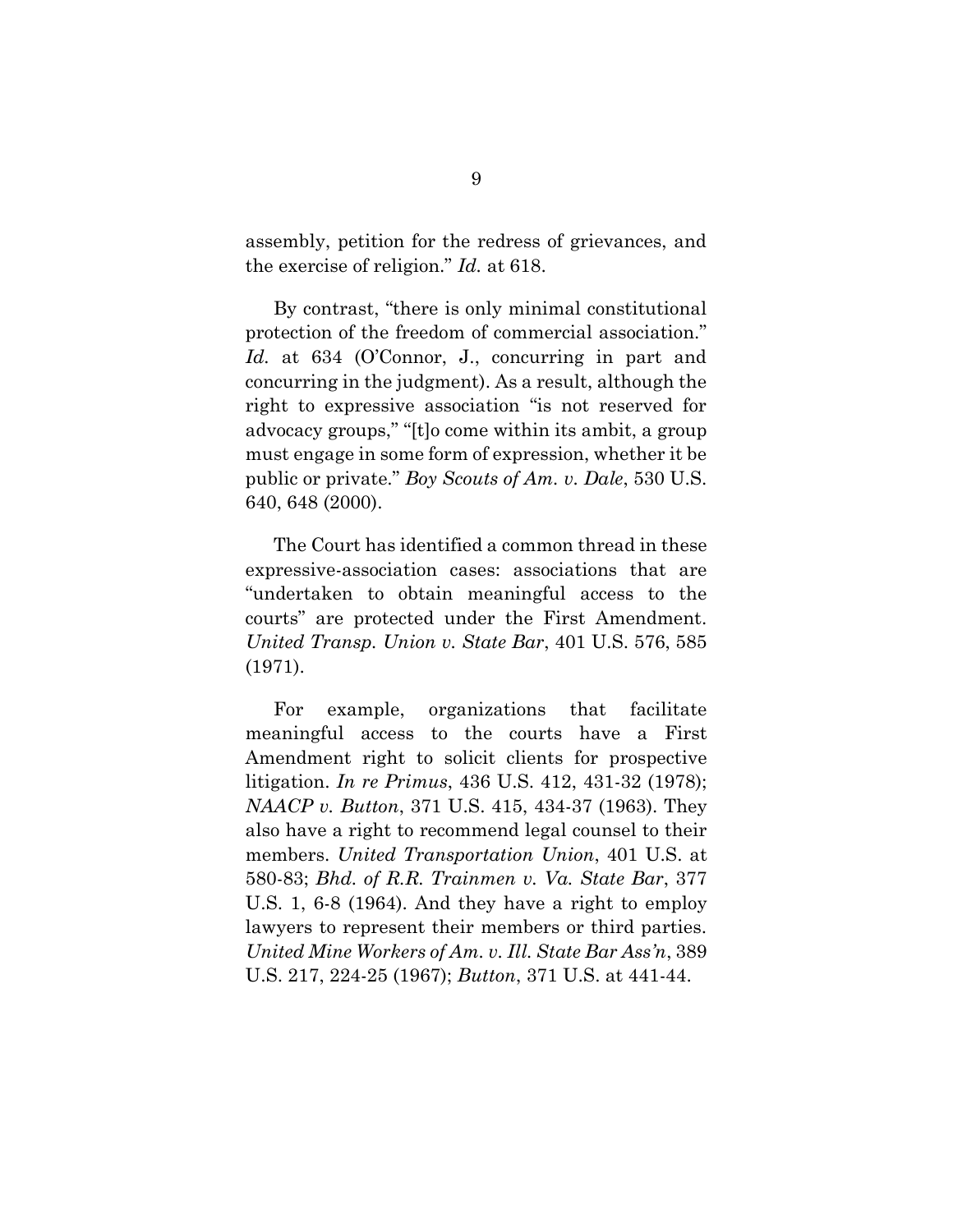Commercial law practice, in contrast, does not enjoy similar First Amendment protection. *Ohralik v. Ohio State Bar Ass'n*, 436 U.S. 447, 457-59 (1978). In commercial situations, states may generally exercise their broad police powers to regulate the legal profession. Indeed, states have "a compelling interest in the practice of professions within their boundaries." *Goldfarb v. Va. State Bar*, 421 U.S. 773, 792 (1975).

The federal courts of appeals and state high courts have agreed on an approach for applying this Court's expressive-association holdings to state regulations of law practice. The Fourth Circuit followed that wellsettled approach here.

To decide whether North Carolina's regulation of the sale of commercial legal services impaired CAI's right to expressive association, the Fourth Circuit reviewed the purpose and effects of CAI's allegedly expressive activities. Pet. App. 11a-12a. First, it asked whether CAI sought to practice law "for commercial ends" or "for political or otherwise public goals." Pet. App. 11a-12a. Second, it asked whether the effect of CAI's proposed law practice would facilitate meaningful access to the courts. Pet. App. 12a. Third, it asked whether CAI's proposed law practice could raise ethical concerns that would require state regulation. Pet. App. 12a.

CAI alleges that decisions in this area are split. It does not argue, however, that any of the courts on either side of the purported split applied different legal frameworks. Rather, CAI argues only that courts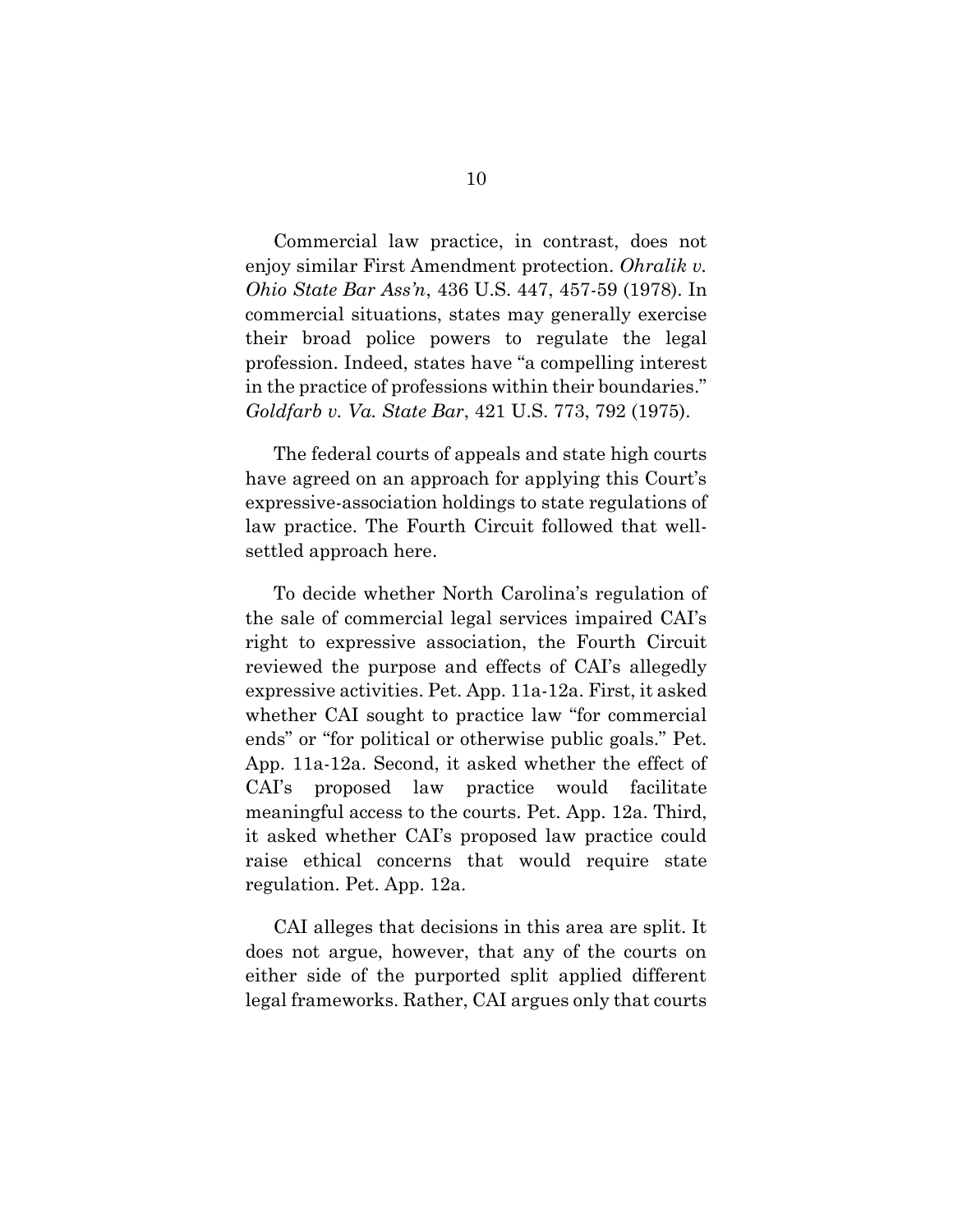have applied the same framework in different ways. *See* Pet. 14, 17-18.

Specifically, CAI alleges a split in the details of how courts have analyzed the second question that the Fourth Circuit asked: whether a proposed law practice would facilitate meaningful access to the courts. Pet. 16-17.

According to CAI, the Fourth Circuit and the Seventh Circuit take a relatively narrow view of what it means for an organization to facilitate meaningful access to the courts. Pet. 14 (citing the decision below, as well as *Lawline v. Am. Bar Ass'n*, 956 F.2d 1378 (7th Cir. 1992)). By contrast, CAI alleges that the New Hampshire, California, and Wisconsin Supreme Courts take a relatively broad view of the same concept. Pet. 15-18 (citing *Frye v. Tenderloin Hous. Clinic, Inc.*, 129 P.3d 408 (Cal. 2006); *In re N.H. Disabilities Rights Ctr., Inc.*, 541 A.2d 208 (N.H. 1988); *Hopper v. City of Madison*, 256 N.W.2d 139 (Wis. 1977)).

These courts are not divided. Indeed, two of the cases that CAI cites do not even decide whether the organizations at issue in those cases engaged in expressive activity by seeking to provide legal services.

For example, the Wisconsin Supreme Court's decision in *Hopper* does not analyze what it means for an organization to facilitate access to the courts. The case does not even concern the practice of law.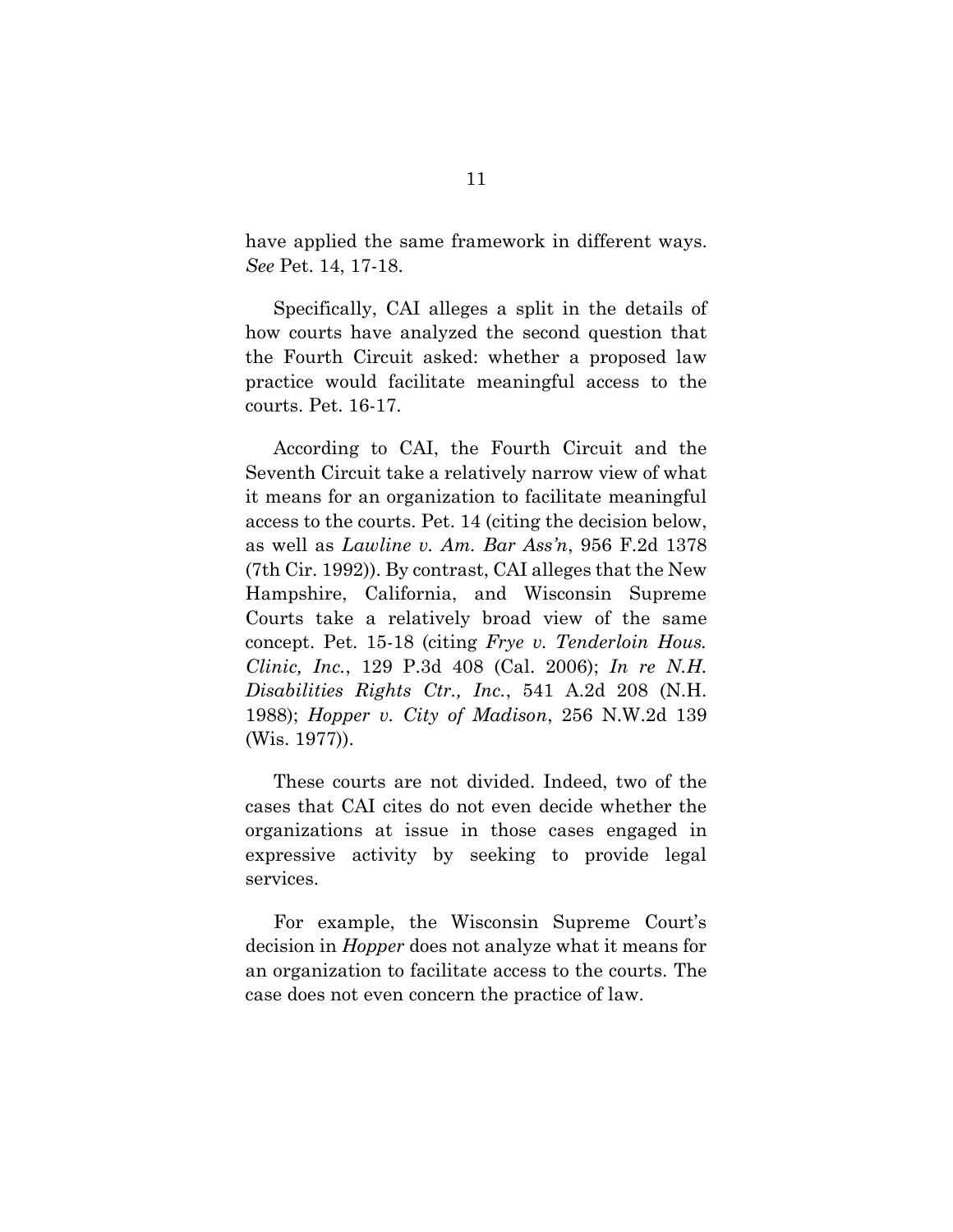*Hopper* involved a taxpayer's challenge to the City of Madison's appropriation of public funds to the Madison Tenant Union, an organization that helped tenants resolve disputes with landlords. 256 N.W.2d at 132. The taxpayer claimed that the appropriation was illegal because the organization was not authorized to practice law. *Id.* at 133. The Wisconsin Supreme Court affirmed a trial court's factual finding that the organization's nonlawyer dispute counselors gave advice that was "offered in a non-legal capacity" and therefore did not violate Wisconsin's practice-oflaw statutes. *Id.* 

The California Supreme Court's decision in *Frye* is equally off point. Like *Hopper*, *Frye* does not address what it means for an organization to facilitate meaningful access to the courts. The lack of a complete record prevented the court from reaching a conclusion on that fact-intensive question.

In *Frye*, the plaintiff was a former client of the Tenderloin Housing Clinic, an organization that provided housing-related legal services to low-income residents of San Francisco. *Frye*, 129 P.3d at 410-11. Having successfully represented a client in a lawsuit against his landlord, the housing clinic was awarded attorneys' fees and costs. *Id.* at 411. The client then sued the housing clinic, seeking to recover the fees and costs for himself on the ground that the clinic had failed to register with the state bar. *Id.* at 412.

The clinic raised a free-association defense. *Id.* at 421. The California Supreme Court did not reach that issue, however, because the parties had not developed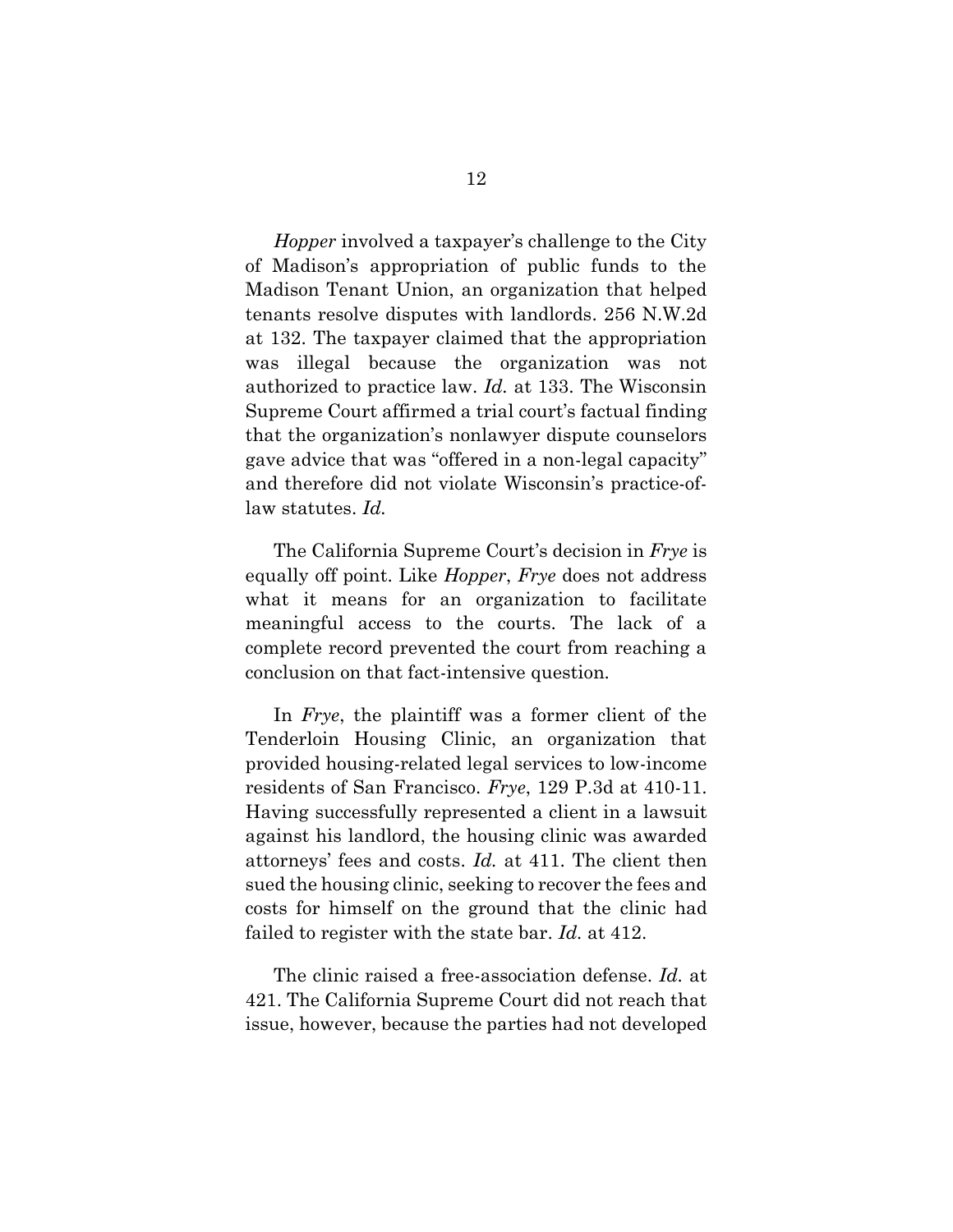an adequate record for the court to decide whether the housing clinic engaged in expressive activity by offering legal services. *Id.* at 422-23.

In the end, even that issue was academic, because the court resolved the case on lack-of-injury grounds. Even if the housing clinic had registered with the state bar, "[u]nder no imaginable circumstance would [the plaintiff] have fared better" than he did in the underlying litigation. *Id*. at 423.

CAI cites only one decision that actually analyzes meaningful access to the courts: Justice Souter's opinion for the New Hampshire Supreme Court in *Disabilities Rights*. But that decision is consistent with the Fourth Circuit's decision here, not in conflict with it. Indeed, the Fourth Circuit relied on the New Hampshire court's decision. Pet. App. 10a.

In *Disabilities Rights*, the court held that New Hampshire could not prevent a disability-rights organization from representing nonindigent clients. 541 A.2d at 209. The court devoted most of its attention to analyzing the record on the services offered by the organization. Although the organization's nonindigent clients could seek representation from other lawyers, the record showed that the organization's lawyers were "more conversant in the relevant law than are most lawyers practicing privately, and more eager to accept cases likely to result in vindicating the rights of the disabled." *Id.* at 214. As the court emphasized, moreover, the organization did not charge for any of its legal services. *Id.* at 213. As a result, the court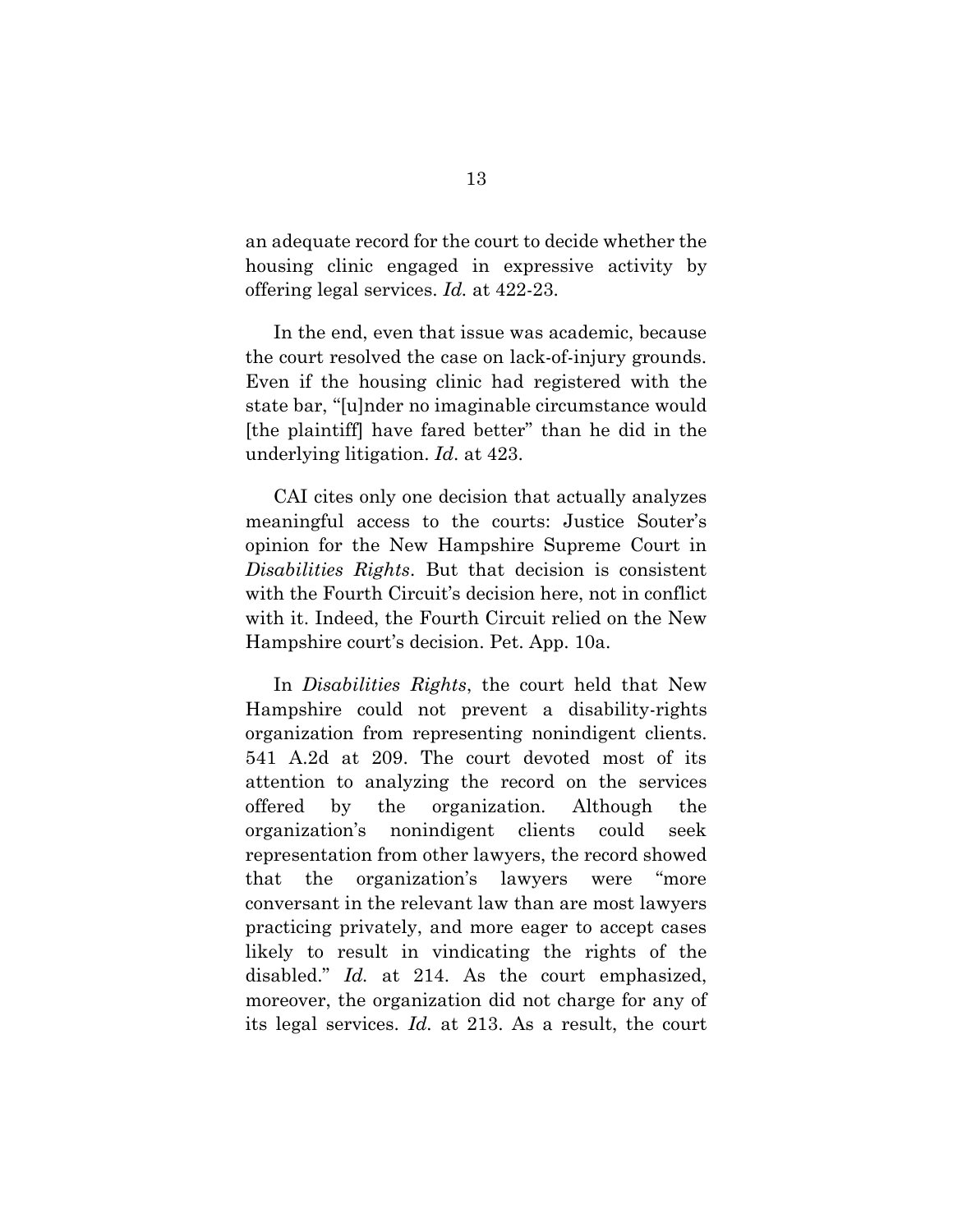found that the organization would probably offer "better representation and readier access to the courts for the non-indigent." *Id.* at 214.

The New Hampshire Supreme Court summarized this Court's precedents as recognizing a First Amendment "right to litigate" when "representation would otherwise have been virtually unavailable, as in *Button*, or would have been second-rate and unreasonably expensive, as in *Trainmen*." *Id.* The court acknowledged that it was unclear whether there is "an associational right to provide mere duplication of legal services on the same terms generally available." *Id.* The court, however, offered no answer to that question. *See id.*

Here, the Fourth Circuit's analysis was consistent with the New Hampshire Supreme Court's reasoning in *Disabilities Rights*.

First, the Fourth Circuit noted that CAI did not propose to provide legal services that were otherwise unavailable to its members. *See id.* To the contrary, the record developed in discovery shows that "CAI's members have consistently had access to legal services and the courts." Pet. App. 12a.

Second, the Fourth Circuit also held that CAI would not improve on its members' pre-existing legal services. *See Disabilities Rights*, 541 A.2d at 214. CAI had "no intention of litigating in any forum." Pet. App. 12a. Instead, CAI proposed to offer garden-variety counseling on employment law—an example of the mere duplication of commercially available legal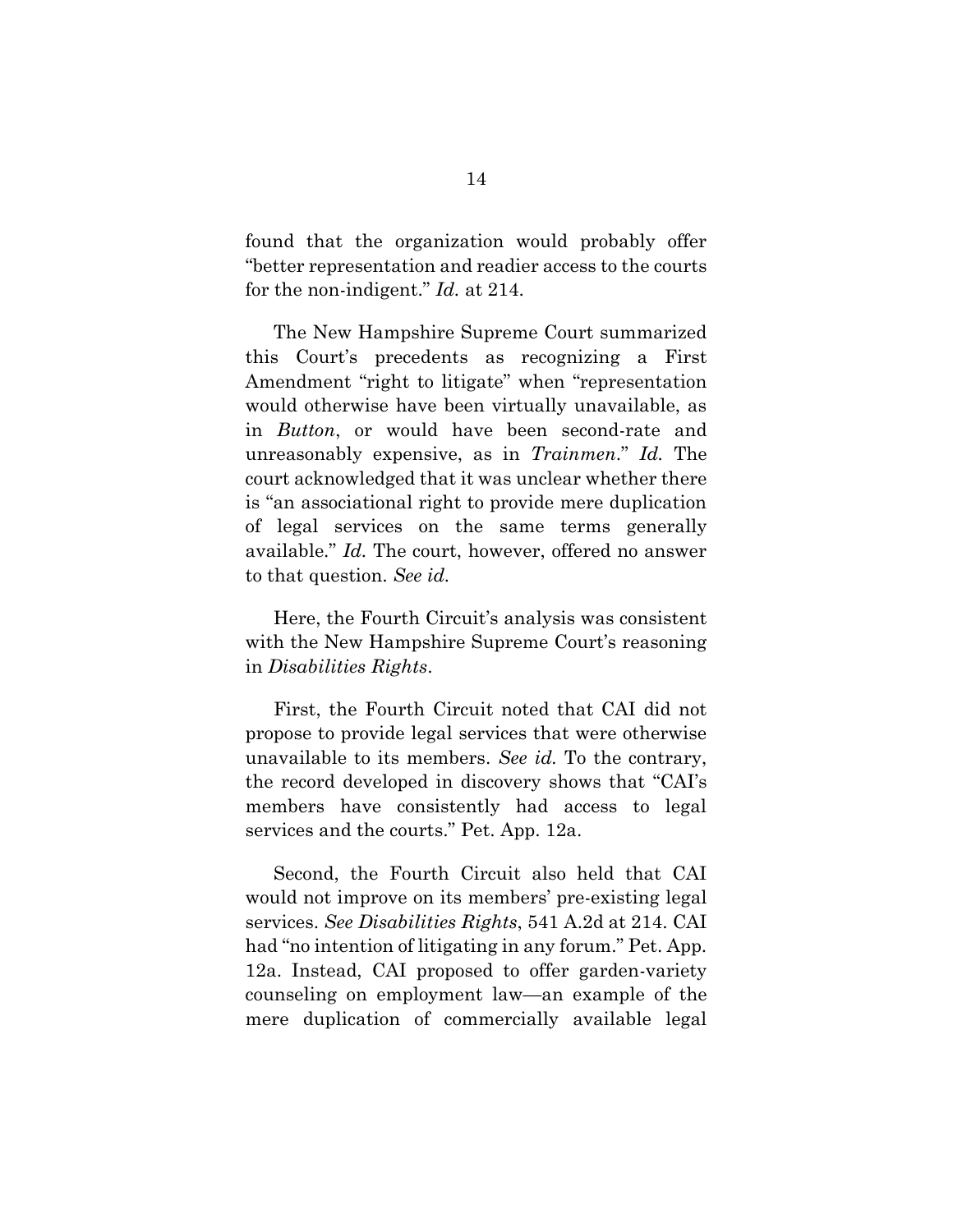services that the New Hampshire Supreme Court mentioned. *See Disabilities Rights*, 541 A.2d at 214*.* 

Thus, the Fourth Circuit's holding that CAI's offer of commercial legal services does not implicate the right to expressive association aligns with the New Hampshire Supreme Court's decision in *Disabilities Rights*.

CAI also tries to create a split by arguing that the Fourth Circuit and the New Hampshire Supreme Court applied different levels of scrutiny to freeassociation claims. Pet. 15, 17. On the contrary, the different levels of scrutiny in these decisions simply apply this Court's precedents to different sets of facts.

This Court has held that restrictions on the right to intimate or expressive association must survive heightened scrutiny. *Stanglin*, 490 U.S. at 24. If an association's activities are neither intimate nor expressive, however, heightened scrutiny does not apply. *Id*. at 24-25.

The Fourth Circuit held that CAI's proposed commercial law practice only marginally affected First Amendment concerns, so the court did not apply heightened scrutiny. Pet. App. 13a (citing *Ohralik*, 436 U.S. at 459). In *Disabilities Rights*, in contrast, the court held that the organization's free legal services were fundamentally expressive, so heightened scrutiny was appropriate. 541 A.2d at 215. The variations in the two decisions, therefore, stem only from different facts. That type of factual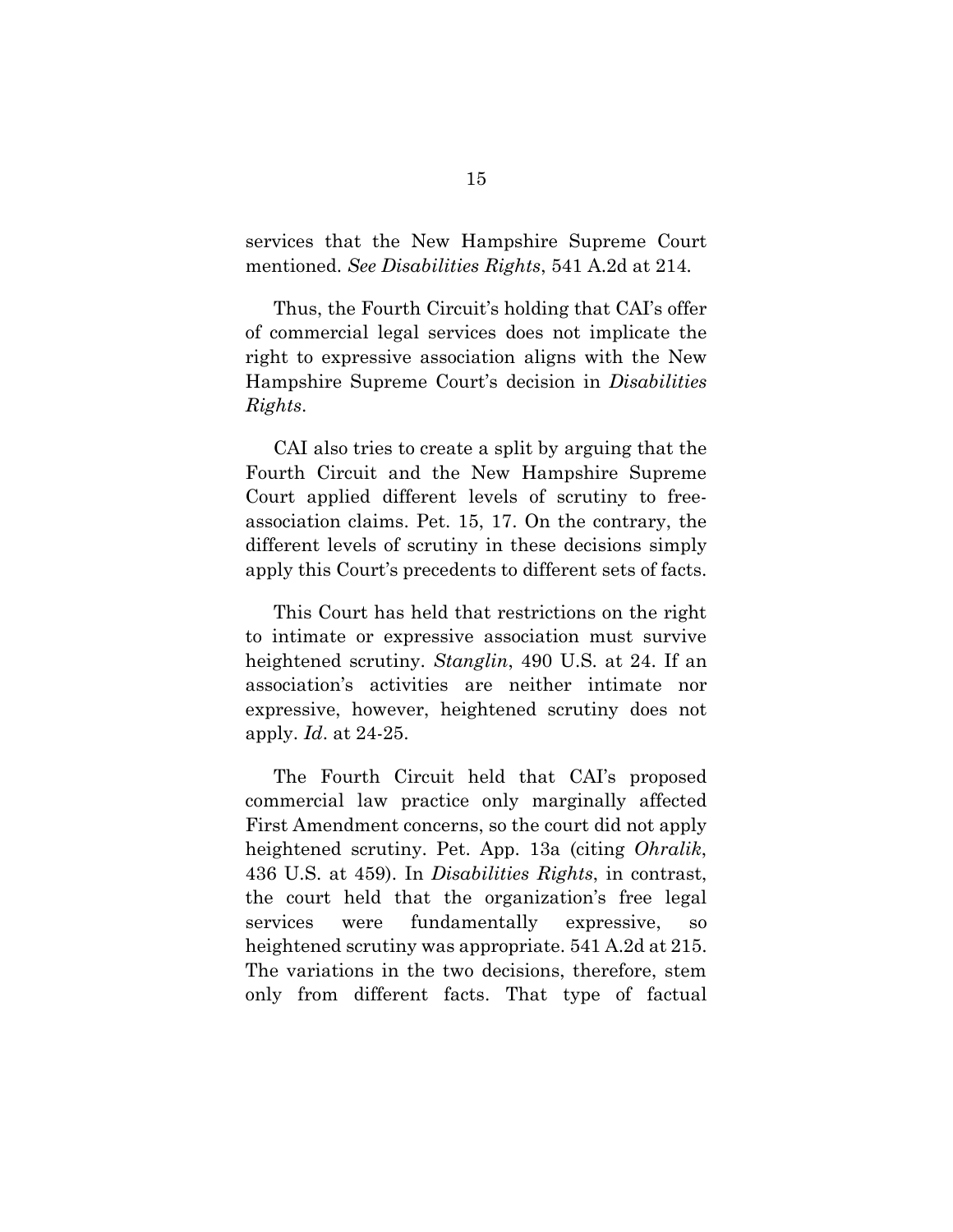variation is not a doctrinal split that justifies this Court's review.

Because the first question in CAI's petition involves no split, it does not warrant this Court's review.

#### **B. CAI's arguments turn on fact questions.**

As explained above, the lower federal courts and state courts of last resort agree on the framework for reviewing the type of free-association claim that CAI asserts here. CAI argues that the Fourth Circuit incorrectly applied this framework. But "[a] petition for a writ of certiorari is rarely granted when the asserted error consists of . . . the misapplication of a properly stated rule of law." S. Ct. R. 10.

That is the situation here. CAI's arguments are intensely fact-dependent. CAI's petition is an effort to involve this Court in a factual dispute on how to characterize CAI and its proposed legal services.

For example, the Fourth Circuit held, based on the record here, that CAI's legal services would be offered not to pursue "political or otherwise public goals," but to increase CAI's revenues. Pet. App. 11a-12a. In this Court, however, CAI hopes to create fact disputes about its allegedly noncommercial motives. Pet. 7, 28. It also tries to raise fact disputes on whether its law practice would facilitate meaningful access to the courts and on whether it would raise conflict-ofinterest concerns. Pet. 21-22. The petition cites the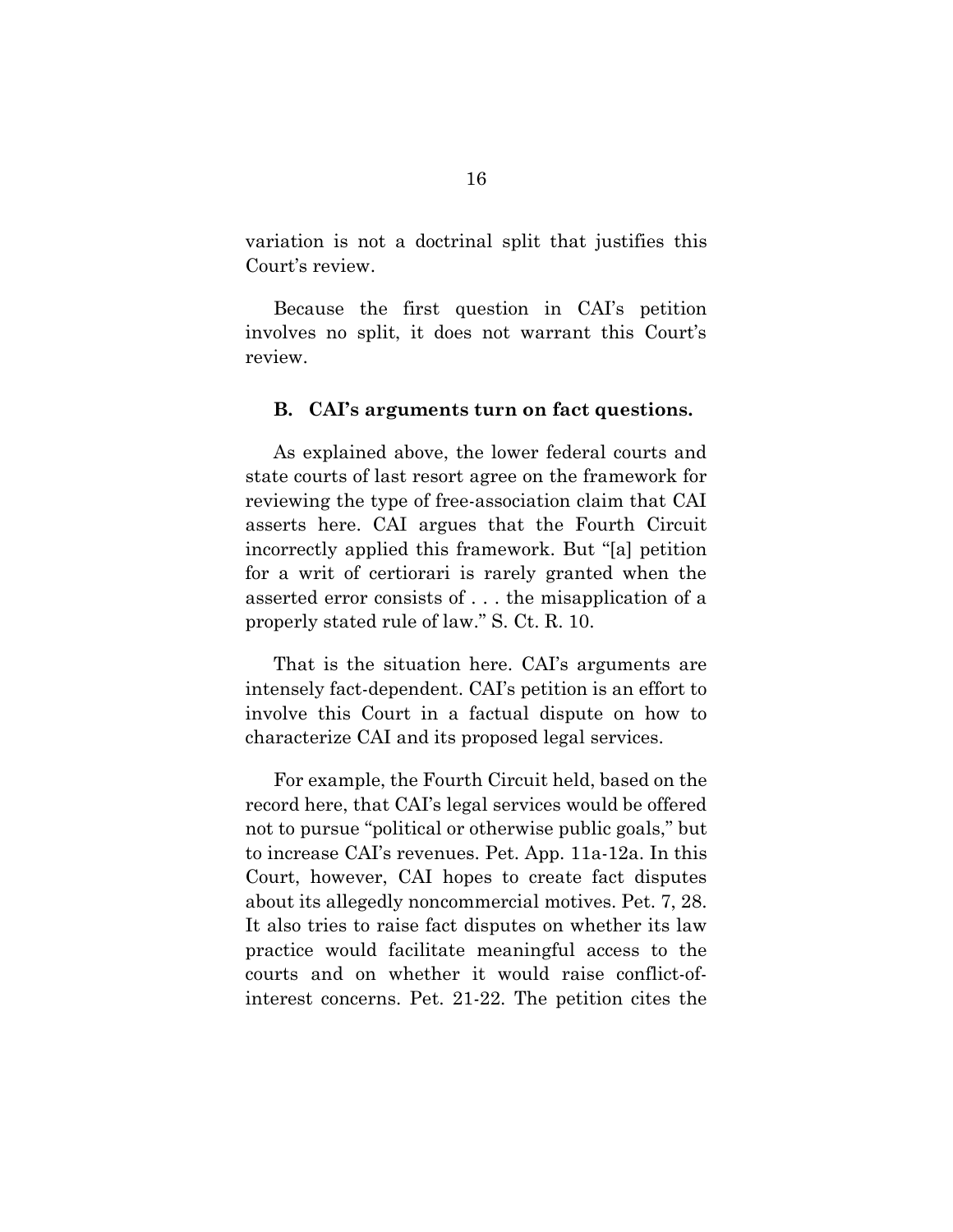joint appendix in the Fourth Circuit more than thirty times.

As these points illustrate, CAI just disagrees with how the Fourth Circuit applied the law to this set of facts. CAI's disagreement with the Fourth Circuit's application of the law does not warrant this Court's review. S. Ct. R. 10.

### <span id="page-23-0"></span>**C. The Fourth Circuit's decision was correct.**

The Fourth Circuit held that North Carolina's regulation of the sale of commercial legal services by corporations, as applied to CAI, did not impair the company's right to association. Pet. App. 8a-13a. That holding applied this Court's expressive-association case law correctly.

In *Button*, this Court warned against relying on "superficial resemblance[s]" between the facts of that case and the facts of other free-association cases. 371 U.S. at 442. That warning applies here. The legal services that CAI sought to provide are materially different from any legal services that this Court has ever recognized as an exercise of expressive association. The differences cover multiple important points.

First, CAI sought to practice law for commercial ends rather than expressive ones. CAI wanted to sell employment-related legal services as part of a plan to increase its membership and revenues. Pet. App. 5a. CAI touts its status as a nonprofit corporation, Pet. 6-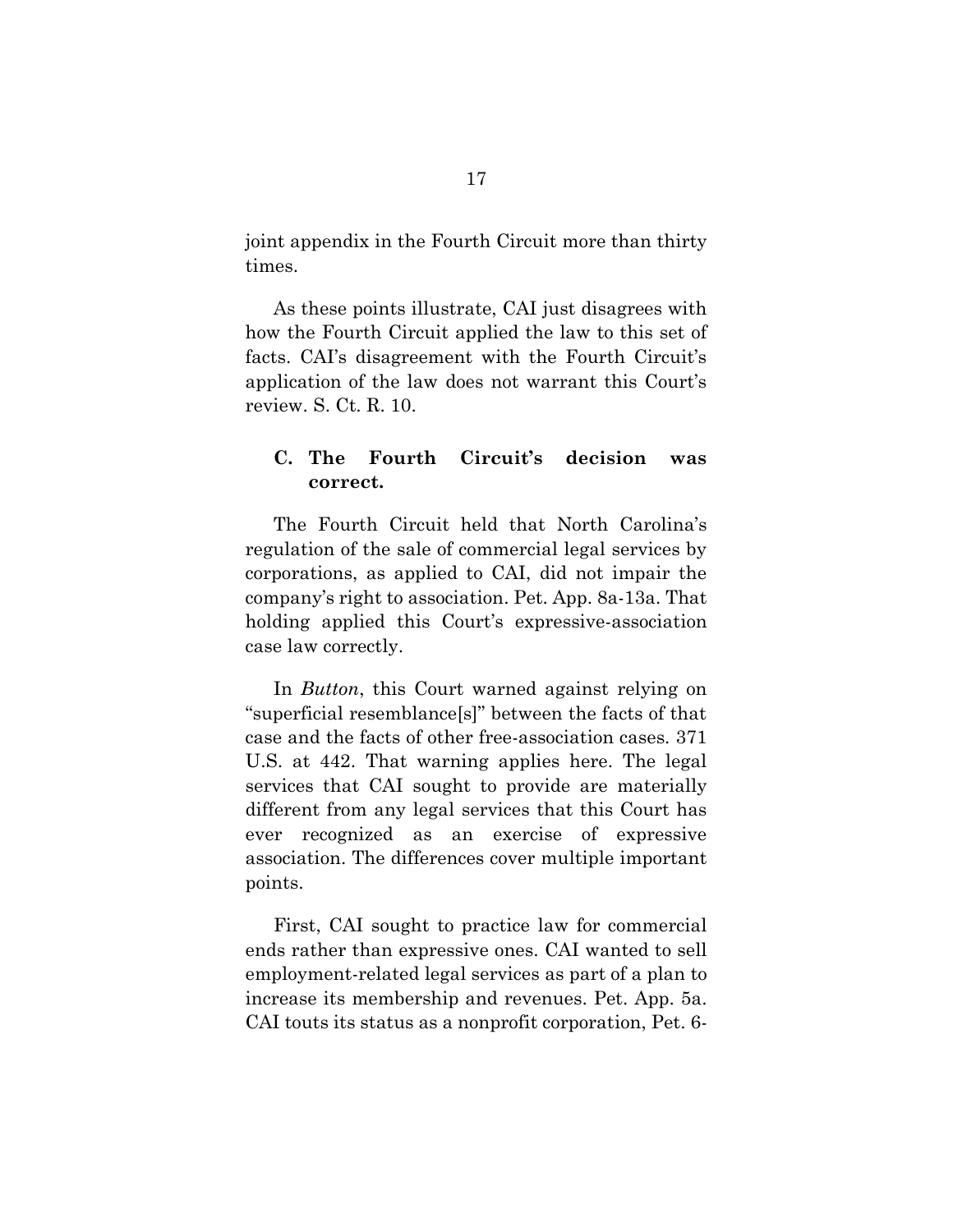7, but that argument elevates form over substance. CAI competes with for-profit businesses. Pet. App. 4a. It planned to charge its members an hourly fee for certain proposed legal services. Pet. App. 5a.

Many large businesses are organized as nonprofit entities. In case after case, however, this Court has looked not to an association's form, but to the purpose of an association's activities. *See Primus*, 436 U.S. at 431 (noting that the organization did not have a "primary purpose of financial gain"); *Mine Workers*, 389 U.S. at 221 (stressing that when union members recovered on their workers'-compensation claims, the financial recovery went to the member, not to the union or to the lawyer the union employed); *Trainmen*, 377 U.S. at 6 (observing that "commercialization of the legal profession" was not at issue); *Button*, 371 U.S. at 443 (noting that "no monetary stakes [were] involved").

Indeed, the distinction between commercial markets and the marketplace of ideas pervades this Court's First Amendment case law. *See, e.g.*, *Jaycees*, 468 U.S. at 634-35 (O'Connor, J., concurring in part and concurring in the judgment) (collecting cases). The Fourth Circuit correctly applied that distinction here when it noted that CAI sought to engage in law practice to make more money, not to convey a message. *See* Pet. App. 11a-12a.

Second, CAI did not seek to facilitate anyone's access to the courts. CAI conceded that it did not intend to litigate cases on behalf of its members. Pet. App. 12a. Unlike the NAACP in *Button*, CAI did not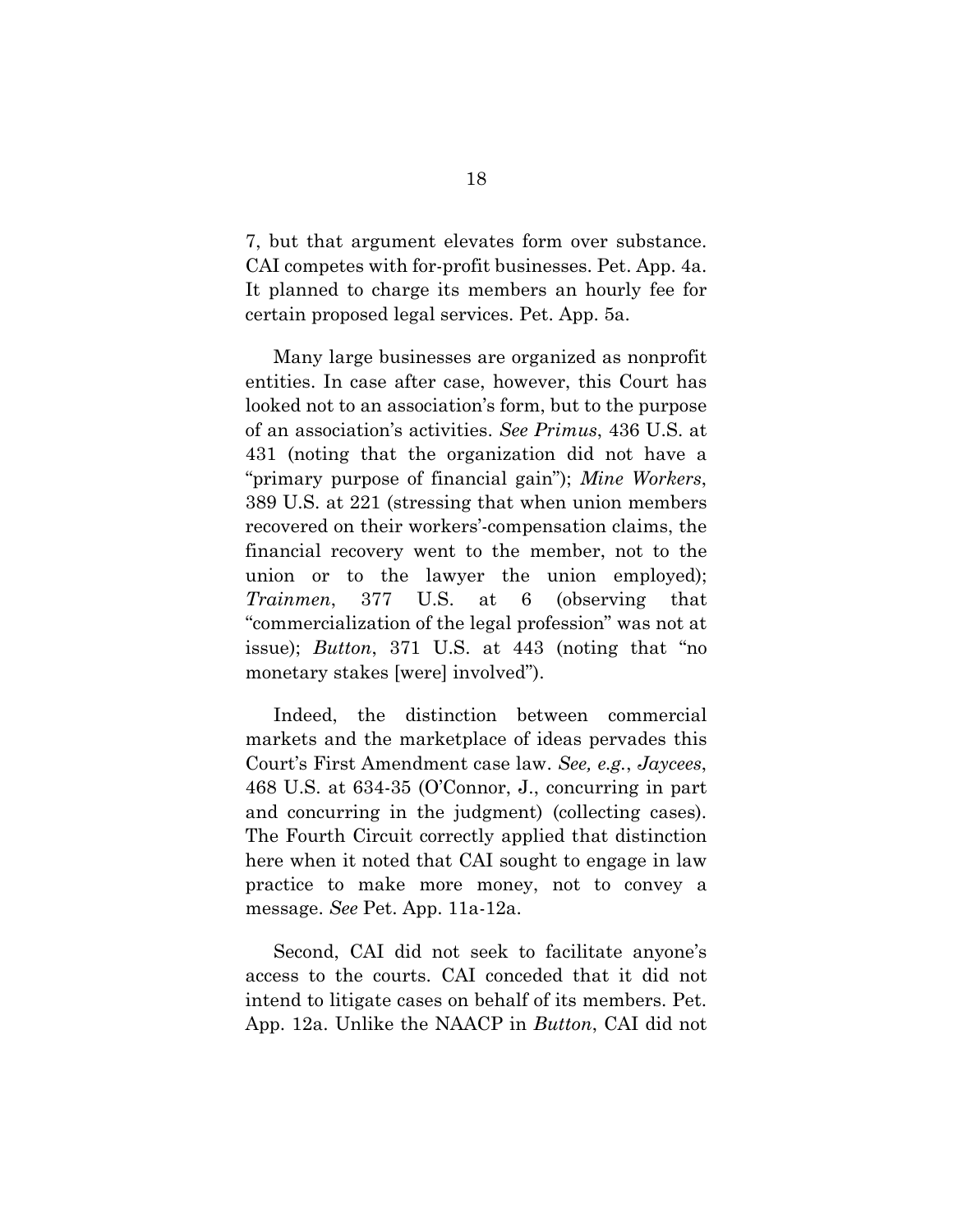show that its members are unable to secure counsel without its services. *Cf. Button*, 371 U.S. at 443-44 (noting "an apparent dearth of lawyers who are willing to undertake" school-desegregation cases). Nor did CAI show that it would improve on legal services that were somehow inadequate. *Compare* Pet. App. 15a, *with United Mine Workers*, 389 U.S. at 219-20, *and Trainmen*, 377 U.S. at 3-4.

CAI might save some legal costs for some members. Pet. App. 12a. But this Court has never held that commercial law practice, even at discounted rates, is constitutionally protected. *See Disabilities Rights*, 541 A.2d at 214 (summarizing this Court's precedents). Such a holding would conflict with this Court's recognition that the commercial practice of law is not inherently expressive activity that the First Amendment protects. *Ohralik*, 436 U.S. at 457-59; *see also Hishon v. King & Spalding*, 467 U.S. 69, 78 (1984) (commercial law firms do not have associational rights that permit gender discrimination).

Third, CAI's proposed law practice raises ethical concerns. CAI made a strategic decision below not to provide details on how it would manage the ethical problems that arise when CAI's own interests threaten to conflict with the best interests of its clients, or when laypersons control the work of lawyers. *See, e.g.*, C.A. J.A. 362-63, 366, 400; *see also Button*, 371 U.S. at 441 (noting that the Court was not commenting on the issues raised by the role of a "lay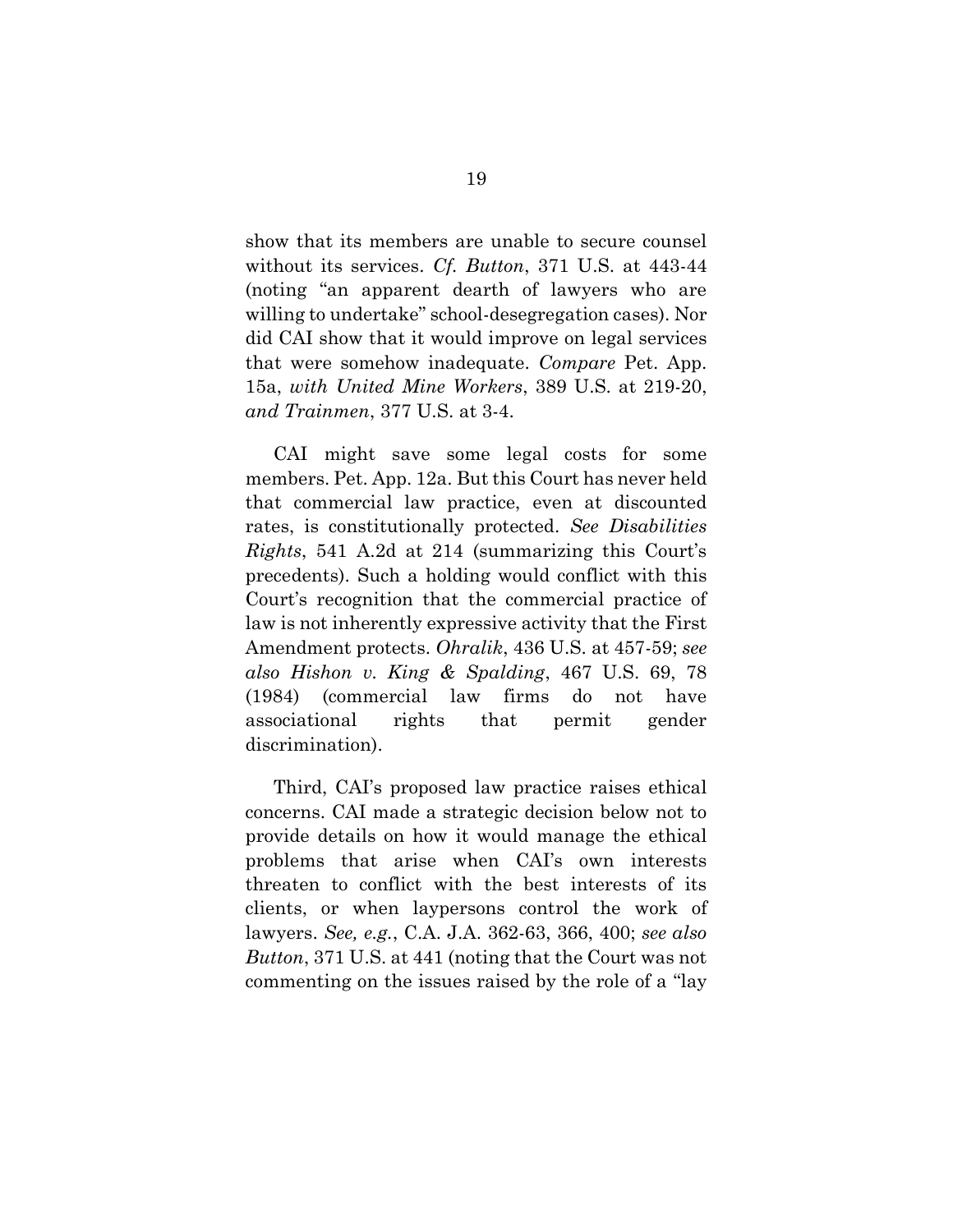intermediary, who may control litigation or otherwise interfere with the rendering of legal services").

In this as-applied challenge, however, CAI had the burden to come forward with that evidence. *See, e.g.*, *McCullen v. Coakley*, 573 U.S. 464, 485 & n.4 (2014) (rejecting potential as-applied First Amendment challenge when plaintiffs had put "insufficient evidence" in "the record before [the Court]"). CAI did not carry that burden. As a result, the Fourth Circuit did not err by holding that the state had an interest in prohibiting CAI's sale of commercial legal services to prevent conflicts of interest. Pet. App. 12a.

*Ohralik* and *Primus* show how this Court has struck a balance between associational freedom and the states' authority to regulate law practice. Recognizing an associational right to sell commercial legal services would disrupt that balance. Pet. App. 10a-13a.

This Court has long held that states have a compelling interest in regulating the legal profession. "The interest of the States in regulating lawyers," the Court has explained, "is especially great since lawyers are essential to the primary governmental function of administering justice, and have historically been 'officers of the courts.'" *Goldfarb*, 421 U.S. at 792 (quoting *Sperry v. Florida ex rel. Fla. Bar*, 373 U.S. 379, 383 (1963)). Accordingly, "States traditionally have exercised extensive control over the professional conduct of attorneys [to promote] 'the protection of the public.'" *Middlesex Cty. Ethics Comm. v. Garden State Bar Ass'n*, 457 U.S. 423, 434 (1982) (quoting *In re*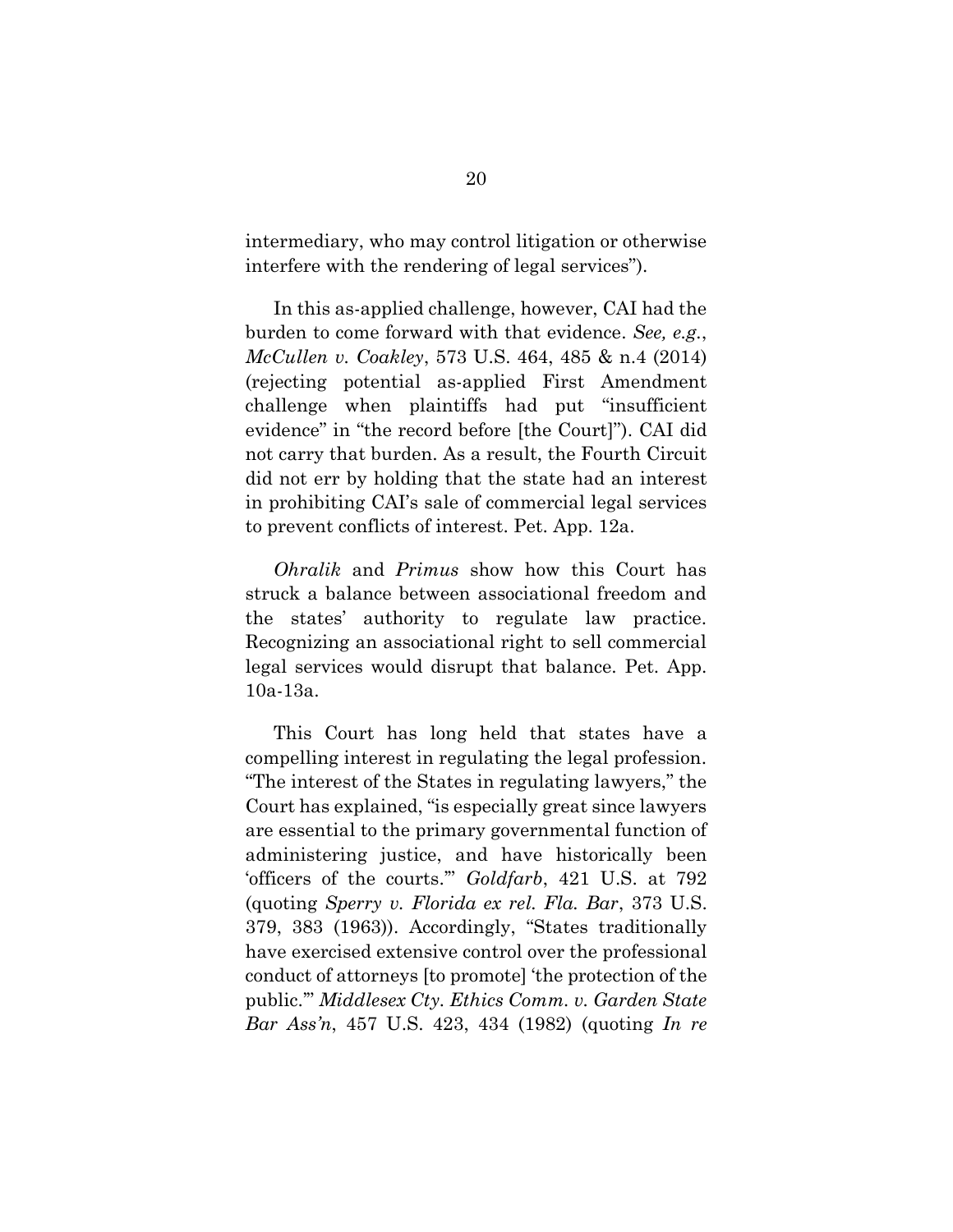*Baron*, 136 A.2d 873, 875 (N.J. 1957)). As these points show, CAI's arguments about the policy benefits of its law practice are better addressed to the North Carolina General Assembly, not to this Court.

In sum, the Fourth Circuit applied this Court's teachings when it held that North Carolina's ban on the sale of commercial legal services by corporations did not infringe CAI's right to associate. The court's faithful application of this Court's decisions does not merit this Court's review.

### **II. The Second Question Presented Does Not Warrant This Court's Review.**

### **A. There is no split in authority on how**  *NIFLA* **applies to professional-conduct regulations.**

CAI's second question presented—the application of free-speech principles to this case—does not even allege a split in authority. This point, by itself, counsels strongly against accepting review here. *See*  S. Ct. R. 10.

The second question presented does not warrant this Court's review for an additional reason as well: the question has not percolated in the lower federal appellate courts and state courts of last resort.

CAI bases its second question presented on this Court's recent decision in *National Institute of Family & Life Advocates v. Becerra* (*NIFLA*), 138 S. Ct. 2361 (2018). As the Fourth Circuit recognized here, *NIFLA*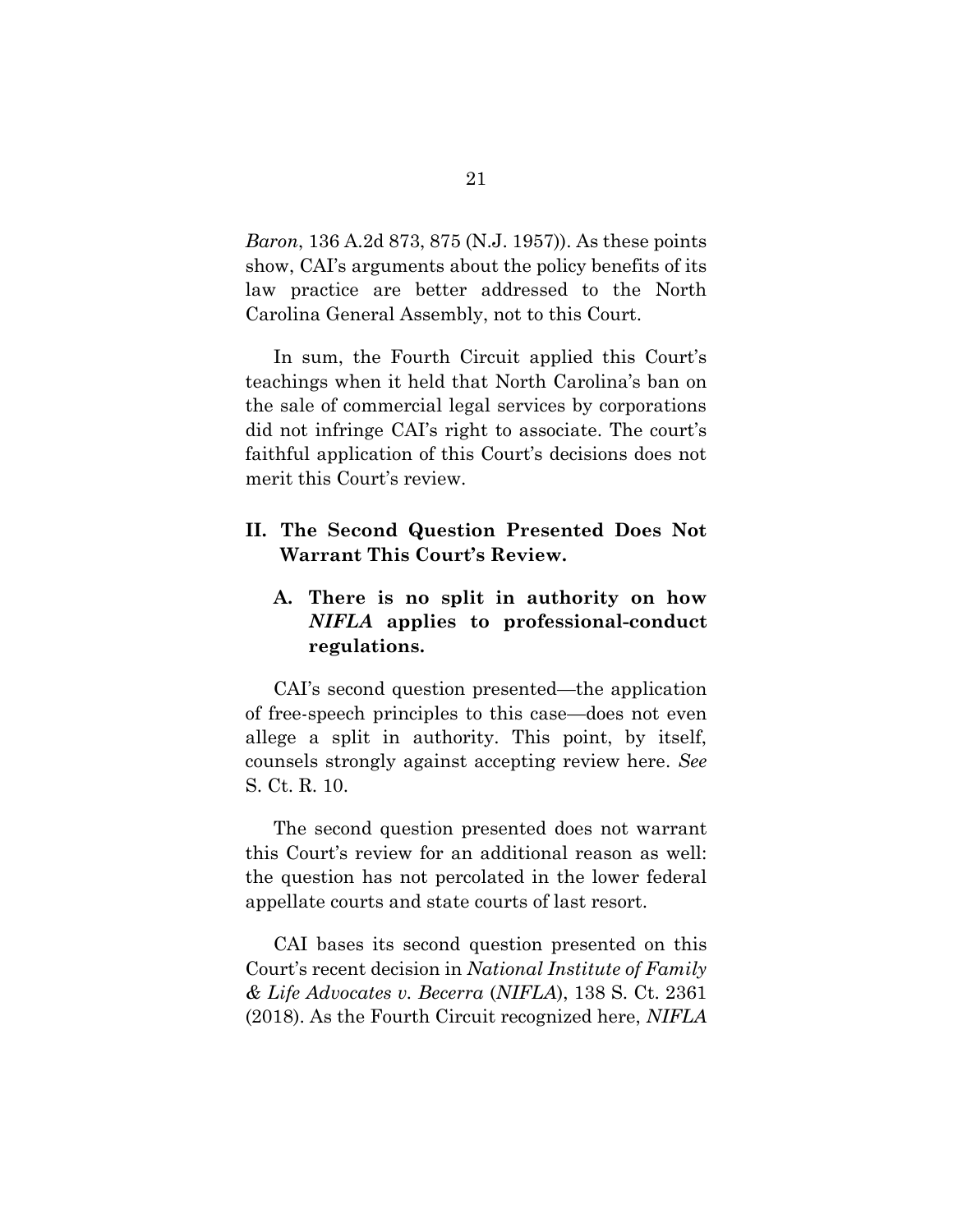clarifies the First Amendment framework for evaluating professional regulations that affect speech. Pet. App. 13a.

*NIFLA* holds that professional speech receives a lower level of protection under the First Amendment only when (1) a regulation requires professionals to make factual, noncontroversial disclosures about their services, or (2) a regulation applies to professional conduct that involves speech only incidentally. 138 S. Ct. at 2372.

The Fourth Circuit faithfully applied *NIFLA* here. It held that North Carolina's regulation of CAI's sale of commercial legal services falls into the second *NIFLA* category: conduct regulations that have only an incidental effect on speech. Pet. App. 14a.

In the short time since *NIFLA* was decided, CAI has identified only one appellate decision that has applied *NIFLA* to professional-conduct regulations the decision below. When only one appellate court has addressed a legal issue, this Court "follow[s] [its] ordinary practice of denying petitions insofar as they raise legal questions that have not been considered by additional Courts of Appeals." *Box v. Planned Parenthood*, 139 S. Ct. 1780, 1782 (2019) (per curiam).

Following that practice makes sense here. It would be premature for this Court to intervene further in the complex area of professional speech without the benefit of additional post-*NIFLA* decisions. That is especially true in the context of the practice of law, an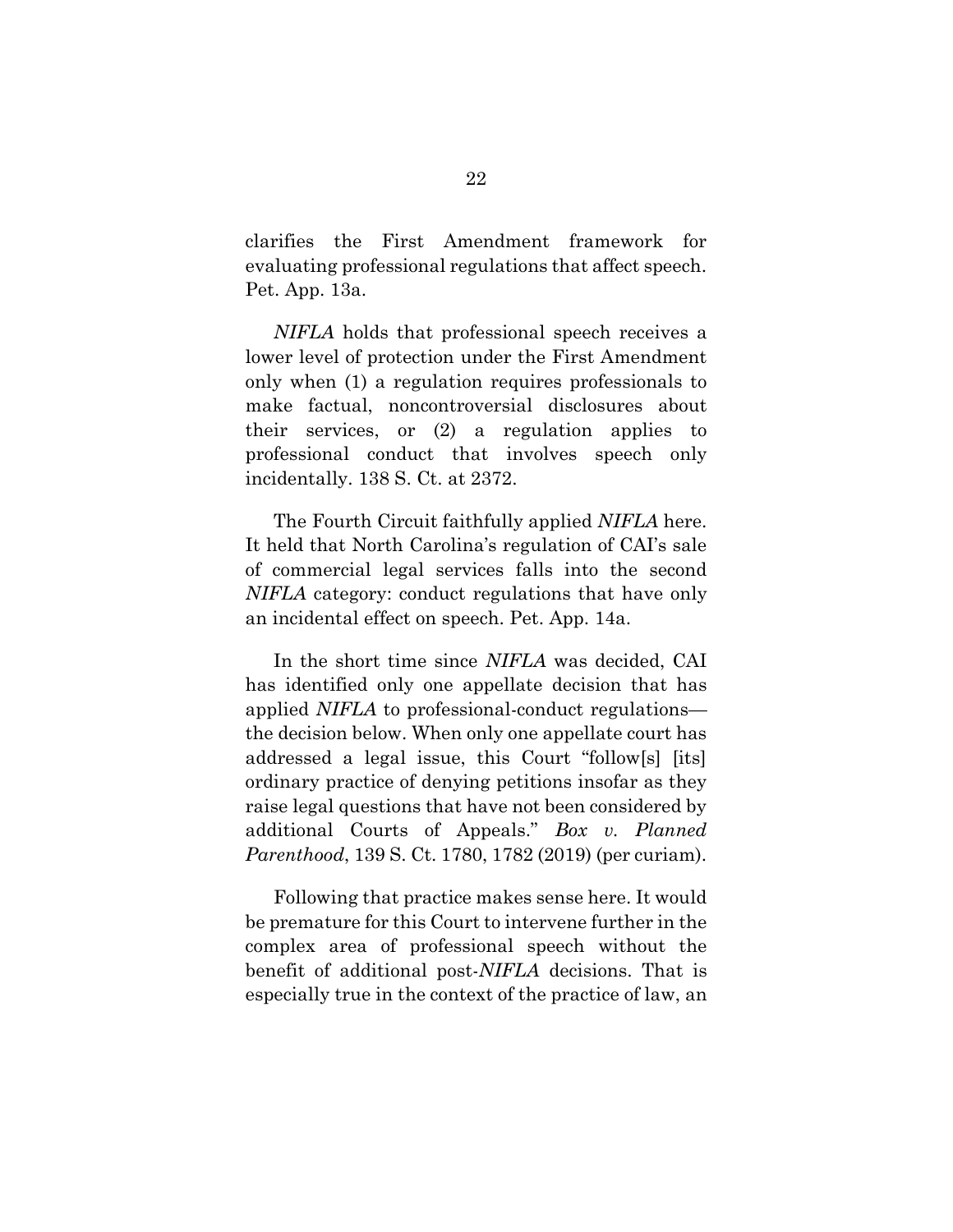area where the Court has recognized states' broad regulatory authority.

Additional post-*NIFLA* decisions are likely to be forthcoming. Other lower federal courts are currently deciding how to apply *NIFLA* to professional-conduct regulations that affect speech. *See, e.g.*, *Am. Med. Ass'n v. Stenehjem*, No. 19-cv-125, 2019 WL 4280584, at \*10-13 (D.N.D. Sept. 10, 2019) (challenging informed-consent statute); *Hines v. Quillivan*, 395 F. Supp. 3d 857, 864-66 (S.D. Tex. 2019) (challenging state regulation of veterinary telemedicine), *appeal filed*, No. 19-40605 (5th Cir. July 2, 2019); *Otto v. City of Boca Raton*, 353 F. Supp. 3d 1237, 1248-70 (S.D. Fla. 2019) (challenging city ordinance on sexualorientation and gender-identity conversion therapy), *appeal filed*, No. 19-10604 (11th Cir. Feb. 13, 2019). Granting certiorari would therefore interrupt useful percolation on how *NIFLA* applies to professionalconduct regulations that incidentally affect speech.

Indeed, *NIFLA* is so recent that the application of that decision barely percolated in this case itself. *NIFLA* postdates all of the district court proceedings here, as well as the briefing in the court of appeals. Pet. App. 13a. As a result, CAI effectively seeks to brief the implications of *NIFLA* fully for the first time in this Court. That is a further mark of the prematurity that weighs down any *NIFLA* issue here.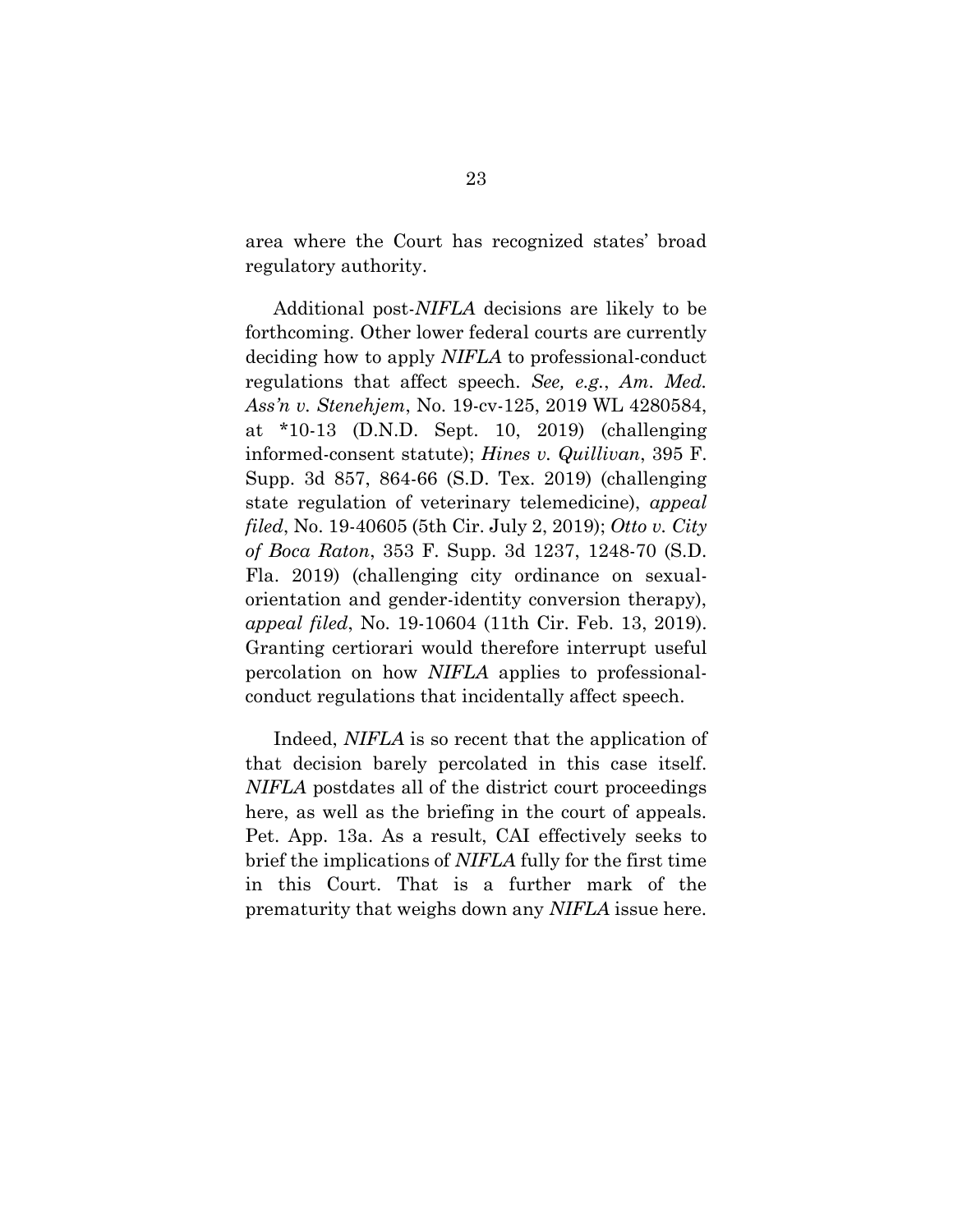### **B. The Fourth Circuit's decision was correct.**

Applying *NIFLA*, the Fourth Circuit held that North Carolina's regulation of the sale of commercial legal services by corporations, as applied to CAI's proposed practice of law, did not abridge CAI's freedom of speech. Pet. App. 13a-18a. That holding was correct.

First, North Carolina's restriction on who is eligible to practice law regulates conduct, not speech. *See NIFLA*, 138 S. Ct. at 2373. As the Fourth Circuit correctly held, North Carolina's prohibition on CAI's sale of commercial legal services does not "target the communicative aspects of practicing law, such as the advice lawyers may give to clients." Pet. App. 15a-16a. The North Carolina statute instead concerns *who* may act as a lawyer in particular situations—a classic regulation of professional conduct. Pet. App. 16a.

North Carolina's focus on who may practice law as distinguished from what those professionals say does not raise the same type of First Amendment problems that arose in the cases that CAI cites.

For example, in *NIFLA*, this Court held that California could not compel a group of pregnancy clinics to disclose state-specified information to prospective patients, including information on abortion services that the clinics opposed. 138 S. Ct. at 2371, 2378. North Carolina law, in contrast, does not force CAI to say anything, much less carry a message with which it disagrees.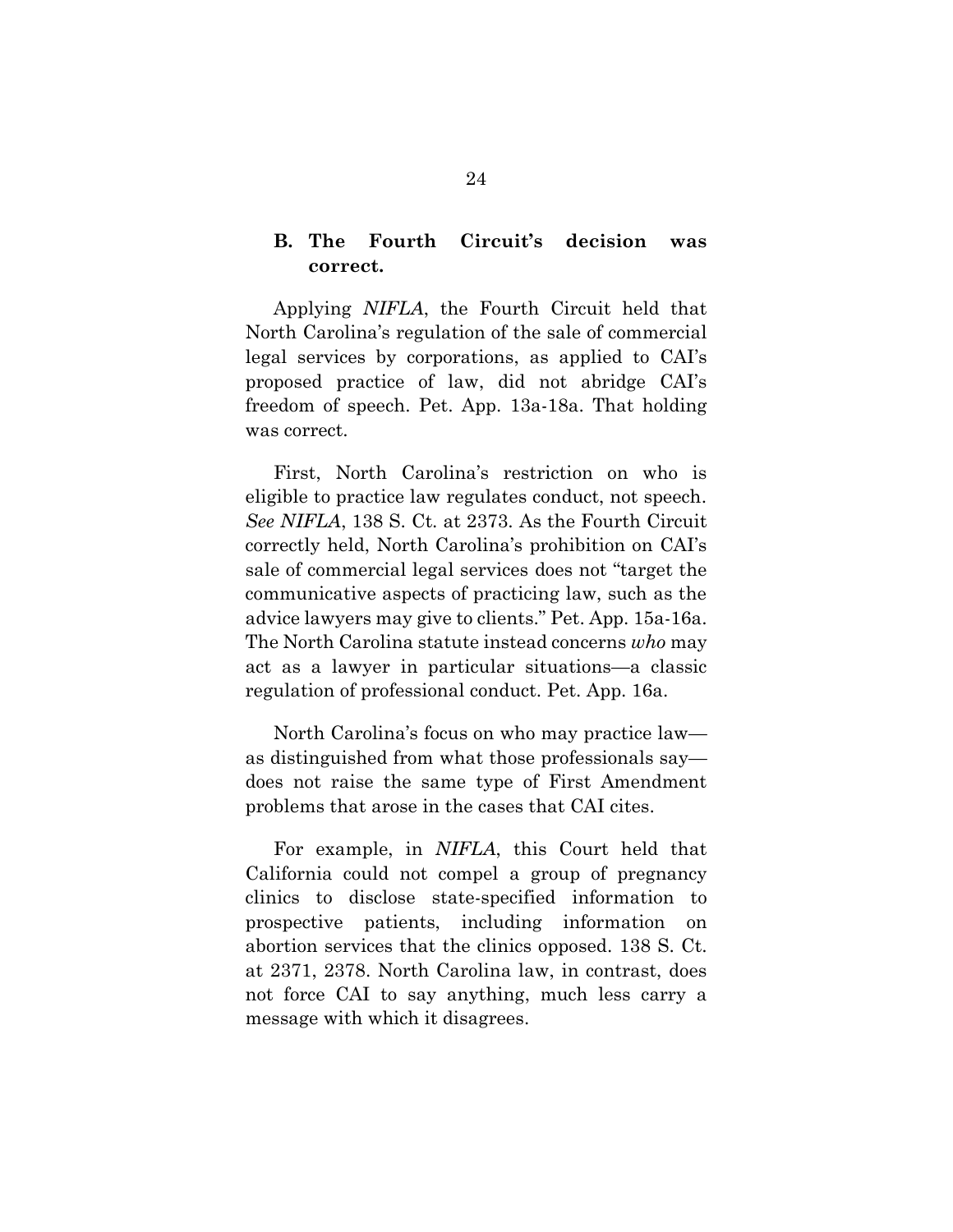CAI's analogies to *Holder v. Humanitarian Law Project*, 561 U.S. 1 (2010), fare no better. In *Holder*, this Court rejected the federal government's argument that a statute that criminalized material support to foreign-terrorist organizations regulated conduct, not speech. *Id.* at 27. Under that statute, if a person imparted "a specific skill" or "specialized knowledge" to a terrorist organization, she would commit a criminal violation of the statute. *Id.* at 12- 13. If she relayed only "general or unspecialized knowledge," however, the statute did not apply. *Id.* at 27. That distinction, the Court concluded, directly "regulate[d] speech on the basis of its content." *Id.*

Here, by contrast, the North Carolina statute makes no content-based distinction about CAI's speech. The statute instead regulates who can undertake the fiduciary duties that a lawyer-client relationship entails. *See* Restatement (Third) of the Law Governing Lawyers § 16. North Carolina law seeks to protect that fiduciary relationship by prohibiting a corporation from exercising control over legal services to noninternal clients. *See* N.C. Gen. Stat. §§ 84-5, 84-5.1. This prohibition applies regardless of the content of the advice CAI might offer. Pet. App. 16a.

Second, the Fourth Circuit was right to reject CAI's unsupported assertion that conduct regulations that incidentally affect speech are subject to strict scrutiny. Pet. App. 16a.

This Court has long held that strict scrutiny does not apply to regulations that only incidentally burden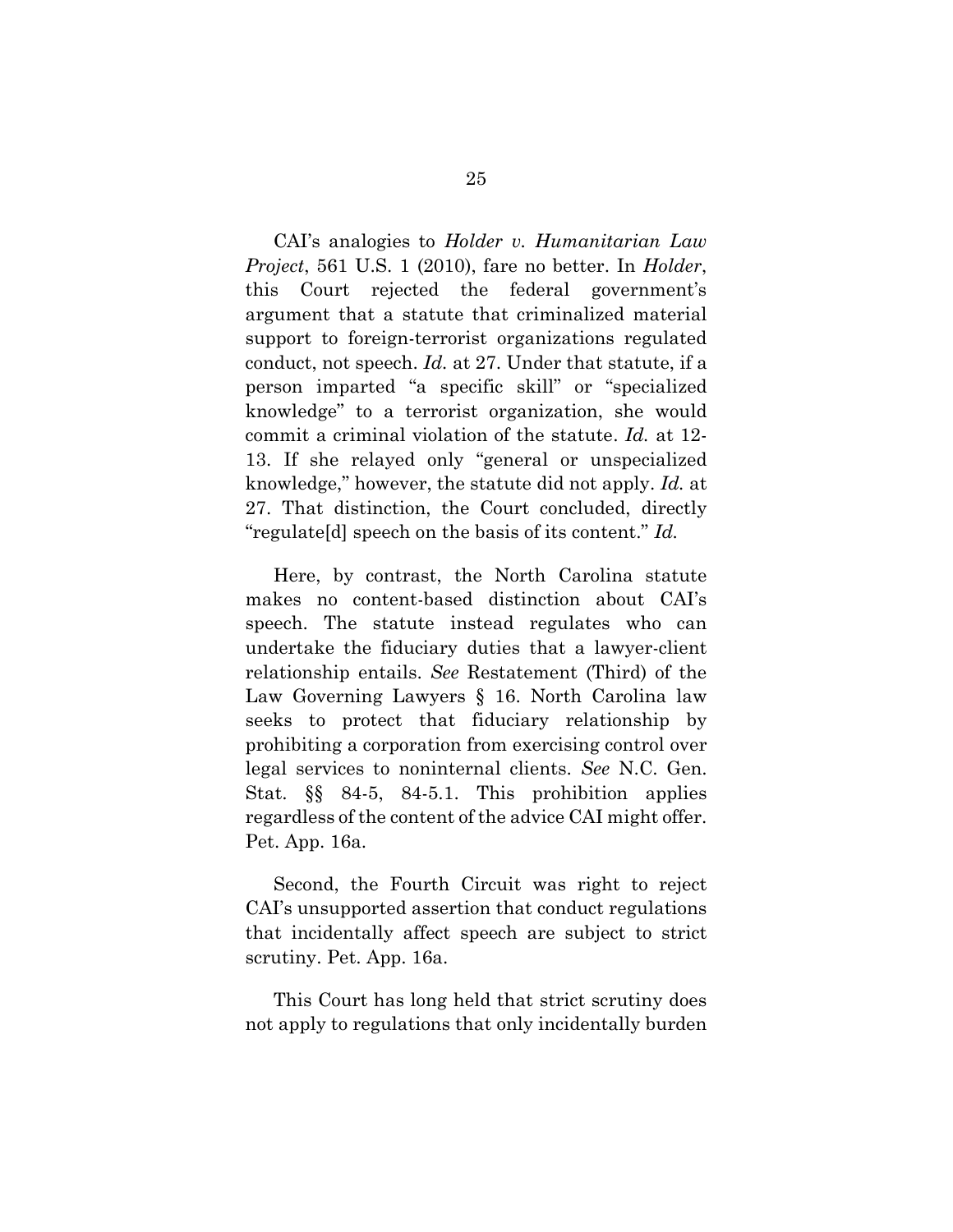speech, such as price regulations, discrimination statutes, and antitrust laws. *See, e.g.*, *Expressions Hair Design v. Schneiderman*, 137 S. Ct. 1144, 1150- 51 (2017); *Rumsfeld v. Forum for Acad. & Inst. Rights, Inc.*, 547 U.S. 47, 62 (2006); *Giboney v. Empire Storage & Ice Co.*, 336 U.S. 490, 502 (1949).

As this Court reaffirmed in *NIFLA*, "'[t]he First Amendment does not prevent restrictions directed at commerce or conduct from imposing incidental burdens on speech,' and professionals are no exception to this rule." 138 S. Ct. at 2373 (quoting *Sorrell v. IMS Health Inc.*, 564 U.S. 552, 567 (2011)). The decision below simply applies that holding.

#### **CONCLUSION**

The petition for a writ of certiorari should be denied.

Respectfully submitted,

| Alan W. Duncan             | Joshua H. Stein          |
|----------------------------|--------------------------|
| Stephen M. Russell, Jr.    | <b>Attorney General</b>  |
| Mullins Duncan Harrell &   |                          |
| Russell PLLC               | Matthew W. Sawchak       |
| 300 N. Greene St., Ste.    | Solicitor General        |
| 2000                       | Counsel of Record        |
| Greensboro, NC 27401       |                          |
| $(336)$ 645-3320           | James W. Doggett         |
|                            | Deputy Solicitor General |
| Counsel for Respondent the |                          |
| North Carolina State Bar   | Nicholas S. Brod         |

Nicholas S. Brod Assistant Solicitor General